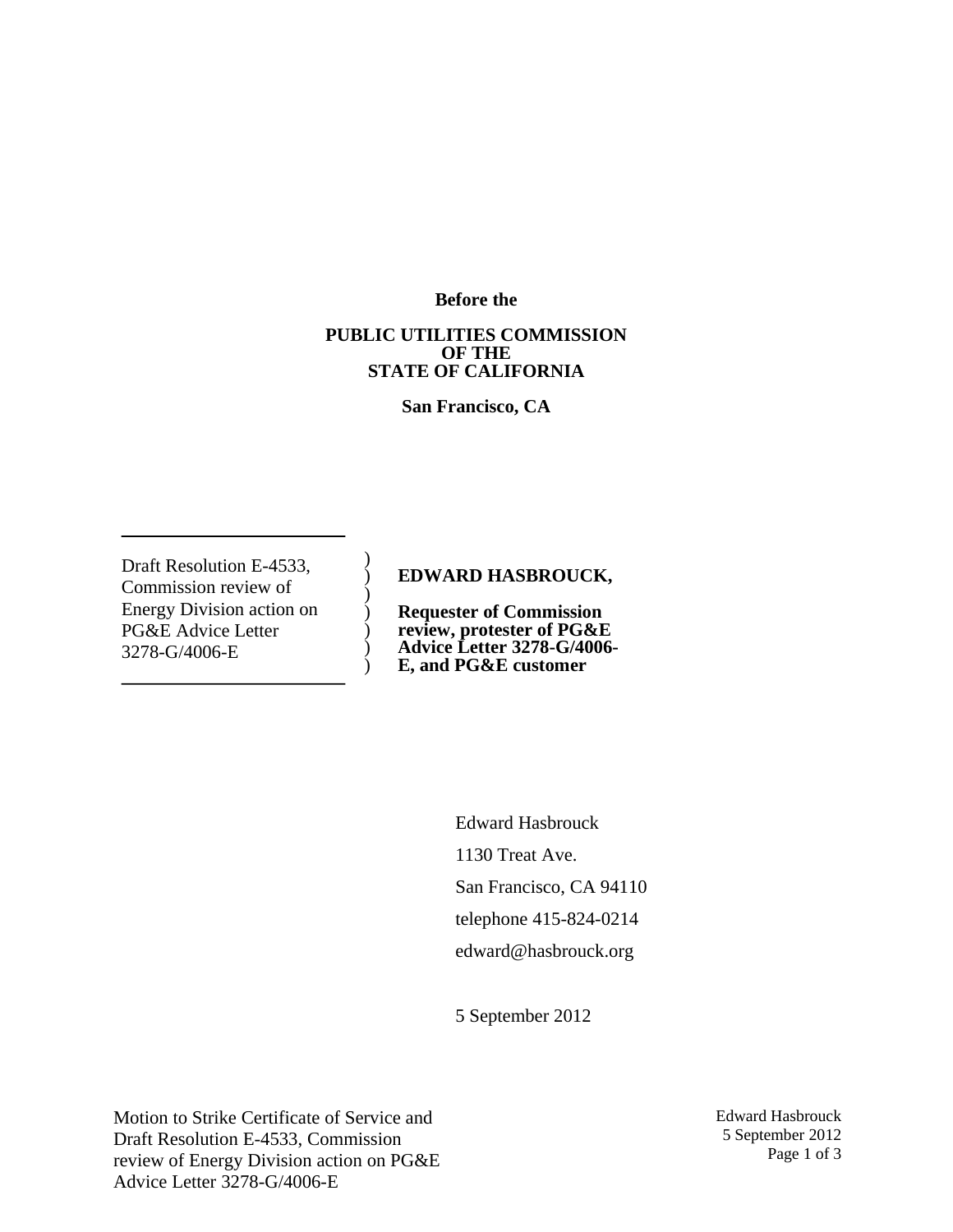## **MOTION TO STRIKE CERTIFICATE OF SERVICE AND DRAFT RESOLUTION E-4533**

Pursuant to Rule 11.1 and the other applicable procedural rules of the California Public Utilities Commission (CPUC) as contained in General Order 96-B, I hereby move to strike from the CPUC record: (1) Draft Resolution E-4533, and (2) the purported certificate of service signed by Maria Salinas claiming that she had, "by mail" on 13 August 2012, served copies of Draft Resolution E-4533 on "all parties or their attorneys as shown on the attached lists". This motion is based on the record, the CPUC's rules of practice procedure, and my attached declaration.

As a PG&E customer, I protested PG&E Advice Letter 3278-G/4006-E with the CPUC. On 28 March 2012 and 26 May 2012, I filed requests for CPUC Commission review of the CPUC Energy Division's actions and inactions with respect to PG&E Advice Letter 3278- G/4006-E and my protest thereof. Pursuant to CPUC rules, the CPUC Energy Division was then required to prepare a proposed resolution for the Commission with respect to my request for review, and to serve that draft resolution on me and provide at least 30 days opportunity for my response and for public comment before considering that or any alternative resolution.

On 13 August 2012, CPUC staff member Maria Salinas signed a purported "Certificate of Service" claiming to have served copies of such a draft resolution that day, by mail, on an "attached" service list. What list, if any, was "attached" remains unknown, and the CPUC has not responded to my request for any CPUC records of what was attached or sent, to whom, by whom, when, or how. But it is apparent from the record, from internal evidence in the certificate of service and the documents provided to me, and from my declaration in support of this motion to strike (including the e-mail exchanges with CPUC staff reported therein) that no service conforming to CPUC requirements was actually effected, and that the Certificate of Service was itself false in almost every material particular: It misstated what was served, when it was served, how it was served, by whom it was served, and on whom it was served.

I promptly, diligently, and repeatedly advised Ms. Salinas and CPUC Senior Counsel Elizabeth Dorman that service on me had not been effected in accordance with the Certificate of Service or the CPUC's rules of practice and procedure. However, rather than withdrawing the

Motion to Strike Certificate of Service and Draft Resolution E-4533, Commission review of Energy Division action on PG&E Advice Letter 3278-G/4006-E

Edward Hasbrouck 5 September 2012 Page 2 of 3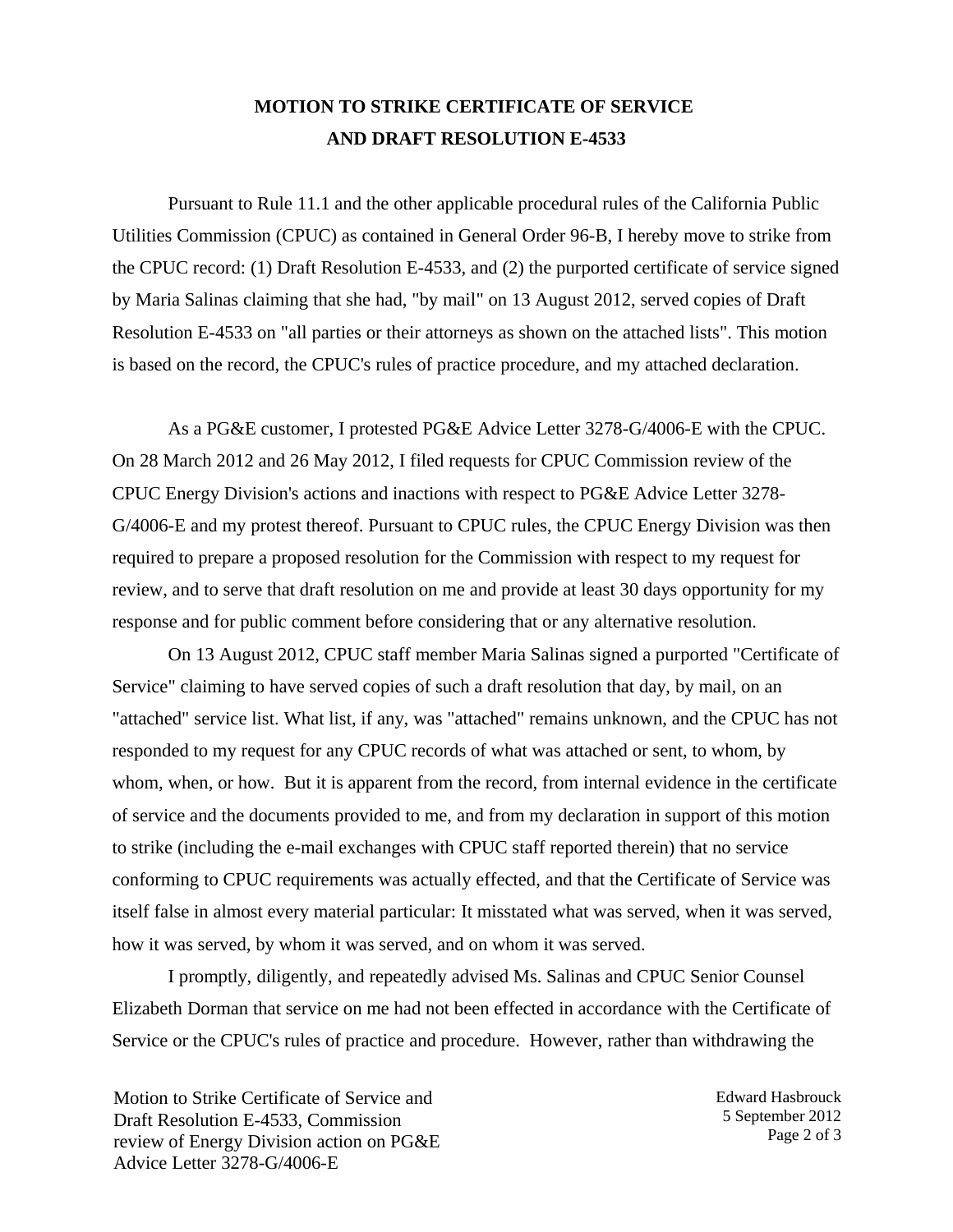Certificate of Service, correcting the CPUC's records, or informing the Commission of the false statements in the record, as was their duty, both Ms. Salinas and Ms. Dorman knowingly allowed the false statements to remain in the CPUC record, uncorrected, and allowed the Draft Resolution – which still has not been properly served in the manner required by CPUC rules, and to which I will not have had 30 days to reply – to remain on the agenda for the Commission's meeting scheduled for 13 September 2012.

The Certificate of Service is factually false in material respects, service has not been effected on me as required by CPUC rules, and I have not been afforded at least 30 days opportunity for review of, and comment on, the draft resolution, as required by the California Public Utilities Code, Section 311(g), prior to any Commission vote on this matter.

Accordingly, I move that the Commission adopt the attached draft resolution (including proposed findings of fact and conclusions of law) to strike Draft Resolution E-4533 and the purported Certificate of Service from the CPUC record and the agenda of the Commission's meeting of 13 September 2012, and to direct that the CPUC staff members responsible for knowingly filing and/or knowingly allowing the false Certificate of Service to remain in the record, uncorrected, be subjected to appropriate CPUC employee sanctions and reported to appropriate enforcement bodies for investigation of potential legal and ethical violations.

Attachments:

Declaration of Edward Hasbrouck in support of motion to strike Proposed CPUC resolution including findings of fact and conclusions of law Certificate of service

Respectfully submitted,

\_\_\_\_\_\_\_\_\_\_\_\_\_\_\_\_\_\_\_\_\_

Edward Hasbrouck 5 September 2012 San Francisco, CA

Motion to Strike Certificate of Service and Draft Resolution E-4533, Commission review of Energy Division action on PG&E Advice Letter 3278-G/4006-E

Edward Hasbrouck 5 September 2012 Page 3 of 3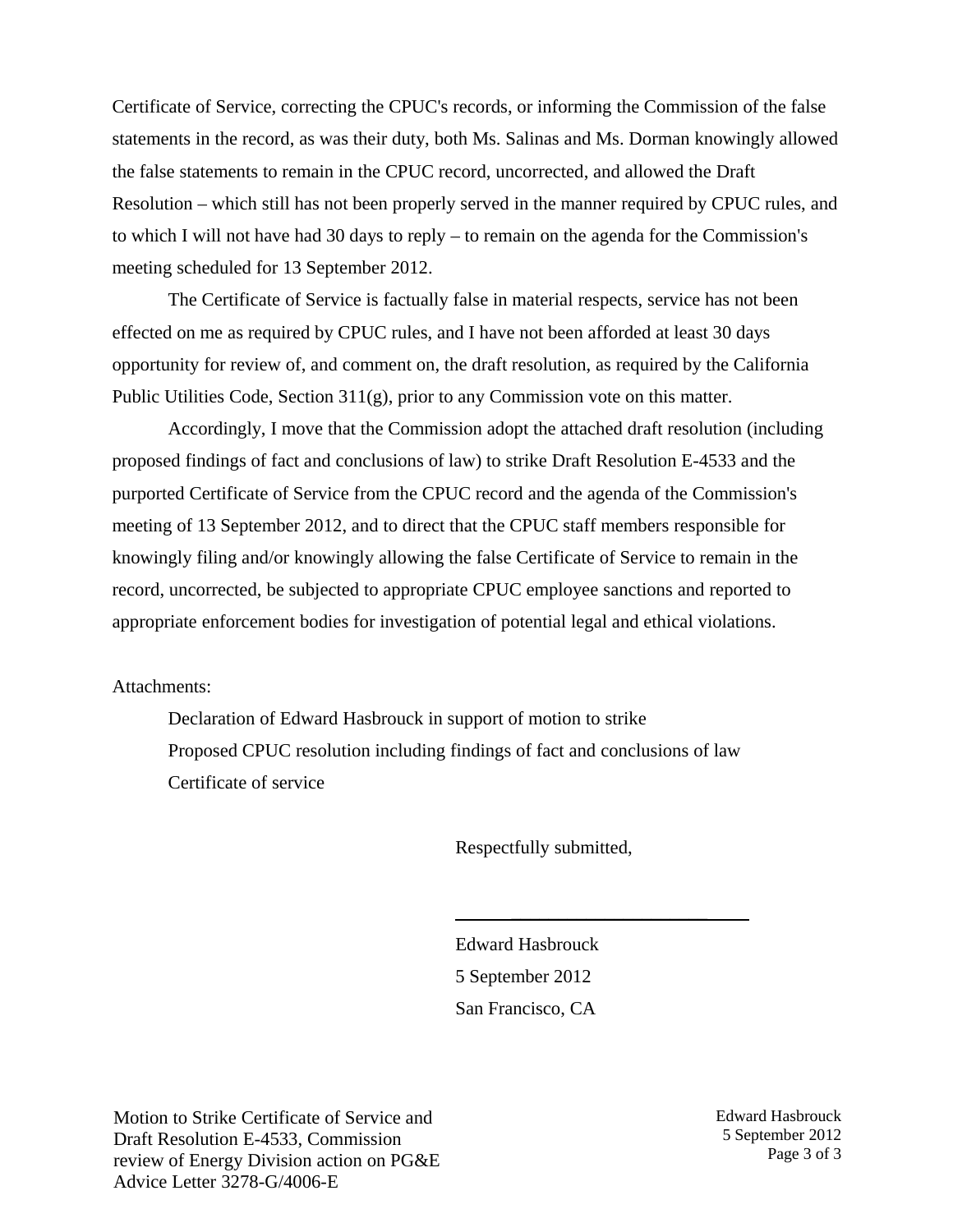**Before the**

#### **PUBLIC UTILITIES COMMISSION OF THE STATE OF CALIFORNIA**

**San Francisco, CA**

Draft Resolution E-4533, Commission review of Energy Division action on PG&E Advice Letter 3278-G/4006-E

**EDWARD HASBROUCK,**

**Requester of Commission review, protester of PG&E Advice Letter 3278-G/4006- E, and PG&E customer**

# **DECLARATION OF EDWARD HASBROUCK IN SUPPORT OF MOTION TO STRIKE CERTIFICATE OF SERVICE AND DRAFT RESOLUTION E-4533**

I, Edward Hasbrouck, declare as follows:

) ) ) ) ) ) )

1. As a PG&E customer, I protested PG&E Advice Letter 3278-G/4006-E with the CPUC.

2. PG&E filed a purported "reply" to my protest, but made no attempt to serve me with that

reply. CPUC staff accepted the "reply" and took no action to correct the obvious lack of service.

Declaration of Edward Hasbrouck in support of Motion to Strike Certificate of Service and Draft Resolution E-4533, Commission review of Energy Division action on PG&E Advice Letter 3278-G/4006-E

Edward Hasbrouck 5 September 2012 Page 1 of 8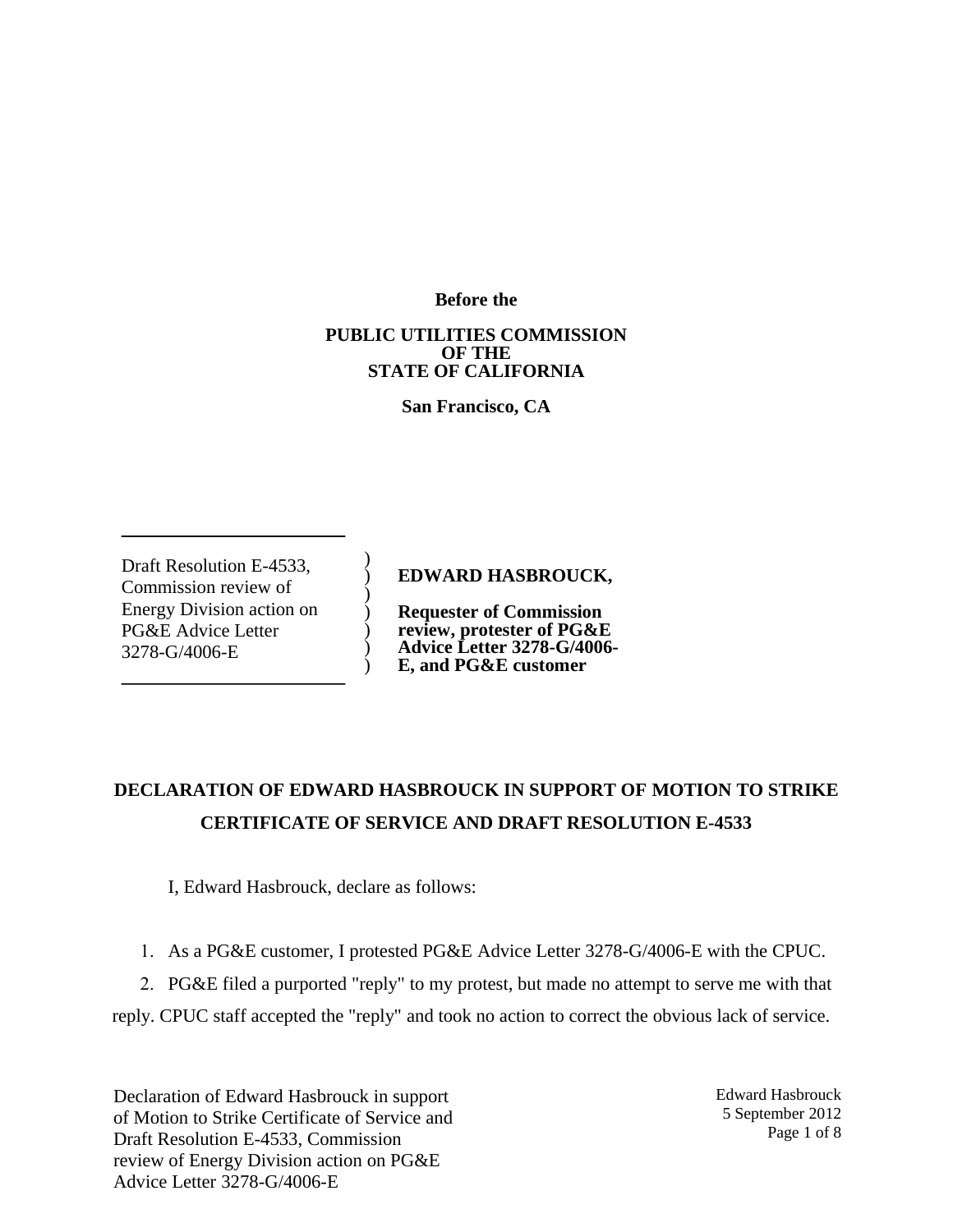3. The CPUC Energy Division issued a purported "disposition" of my protest, but made no attempt to serve me with that disposition. No CPUC staff took any action to correct the obvious lack of service or to inform me of the purported disposition of my protest.

4. On 28 March 2012 and 26 May 2012 I filed requests for CPUC Commission review of the CPUC Energy Division's actions and inactions with respect to PG&E Advice Letter 3278- G/4006-E and my protest thereof. To date, I have received no notice of any Commission action with respect to either of these requests for review. To the best of my knowledge and belief, the Commission has not yet considered either of these requests, and they remain pending.

5. On 13 August 2012 I received an e-mail message from Maria Salinas <maria.salinas@cpuc.ca.gov> with the subject line, "Draft Resolution E-4533 (Re:PG&E Advice Letter 3278-G/4006-E)". The body of this message was empty; it contained no indication of the intended message content (if any) or of the name(s), format(s) or file type(s) of the attachments.

6. This e-mail message had two attachments. I was unable to open them using any of the PDF viewer applications I tried. Each of these attachments had a file name with a ".doc" extension, which is usually used to indicate that a file is in one of several proprietary, nonarchival file formats used by various versions of Microsoft Word and Microsoft Office.

7. I assumed that any draft resolution proposed in response to my request for review, or any other official documents from the CPUC, would be served either by e-mail in PDF format, identified by file type, by U.S. Mail, or by hand delivery, in accordance with CPUC rules of practice and procedure 1.9(c), 1.10 (c), and 1.13(b)(1)(i). Accordingly, I assumed that whatever the intended (and to me unknown) content of the e-mail message I received from Ms. Salinas on 13 August 2012, it could not be intended to constitute formal service of anything.

8. On the morning of 15 August 2012, in an abundance of caution and having received no further e-mail (such as any message with an attached PDF file identified by file type) and nothing by U.S. Mail from Ms. Salinas or the CPUC, I notified Ms. Salinas and the e-mail addresses on service List A1103014 that I had received an e-mail message from Ms. Salinas with a blank message body and unintelligible attachments that did not appear to be in PDF format. I reminded her that the CPUC's rules require PDF format for electronic filing or service, and stated that, "I don't know if you attached the wrong files or versions or formats, sent your message to

Declaration of Edward Hasbrouck in support of Motion to Strike Certificate of Service and Draft Resolution E-4533, Commission review of Energy Division action on PG&E Advice Letter 3278-G/4006-E

Edward Hasbrouck 5 September 2012 Page 2 of 8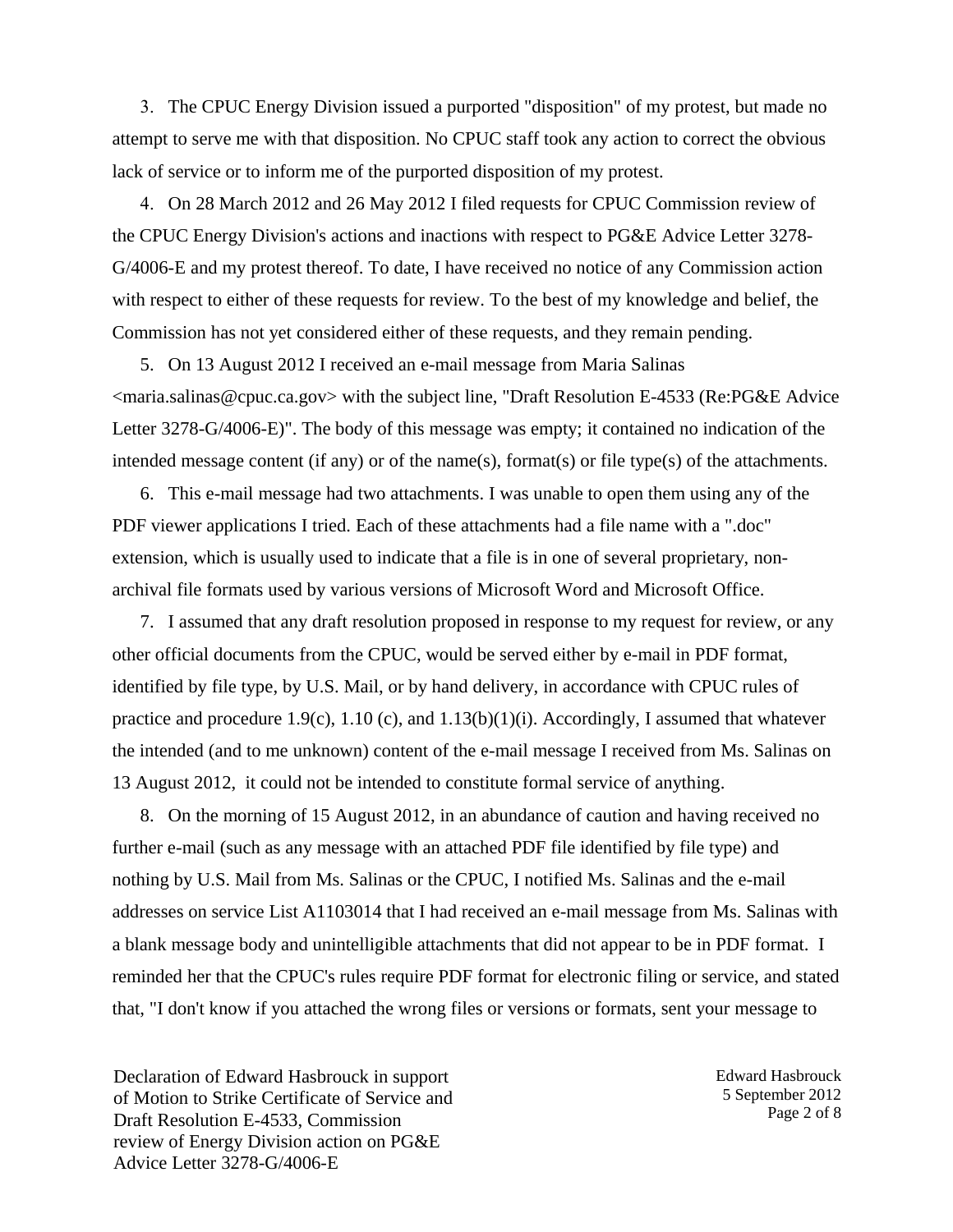the wrong recipient(s), or omitted an intended explanation of the attachments… But in any case, I want to make sure that you are aware that your message contained no content intelligible to me or conforming to CPUC rules for formatting, filing, or service of electronic documents."

9. I received a reply the same day by e-mail from Ms. Salinas, with what appeared to be the same unintelligible ".doc" attachments. This message still contained no explanation of the intended format of the attachments, but said in the message body, "Pls let me know if you still can't open the attachments."

10. I immediately responded to Ms. Salinas and to CPUC Counsel Elizabeth Dorman,  $\le$ elizabeth.dorman@cpuc.ca.gov>. I had previously been advised by Ms. Dorman and by staff of the CPUC Public Advisor's office that Ms. Dorman had ordered the Public Advisor's office to refer any of my questions regarding CPUC procedures and participation in CPUC proceedings to her, and had forbidden the CPUC Public Advisor's office to answer any of my questions.

11. I told Ms. Salinas and Ms. Dorman, "Your latest message appeared to contain the same attached files as the previous one, apparently in the same proprietary Microsoft '.doc' format rather than in the open standard PDF format required by the CPUC's rules of practice and procedure for electronic filing or service of documents. I still don't know if these attachments were or are intended as a partial response to my pending request for CPUC records, or were intended for some other purpose, or whether the wrong files were attached."

12. After another e-mail message with no attachments, I eventually received a message from Ms. Salinas with the subject line "FW:", the message body, "Pls let me know if you're able to open this. Thanks, Maria", and a single attachment named "Document.pdf". There was nothing in the message as to the intended content or format of the attachment.

13. I responded to Ms. Salinas and Ms. Dorman: "I was able to open a single attachment in PDF format to your latest message. However, it appears to be incomplete, since it refers to items supposedly 'attached', but that appeared to be neither included nor separately attached to your email message. The document attached to your latest message appears to consist of a cover letter (1 page), a certificate of service (2 pages), and a draft resolution (12 pages). The letter (p. 1 of the PDF) states that, 'Th[ose] submitting comments must serve a copy of their comments on 1) the entire service list attached to the draft resolution, 2) all Commissioners, 3) the General Counsel, and 4) the Director of the Energy Division....' However, no service list was 'attached to

Declaration of Edward Hasbrouck in support of Motion to Strike Certificate of Service and Draft Resolution E-4533, Commission review of Energy Division action on PG&E Advice Letter 3278-G/4006-E

Edward Hasbrouck 5 September 2012 Page 3 of 8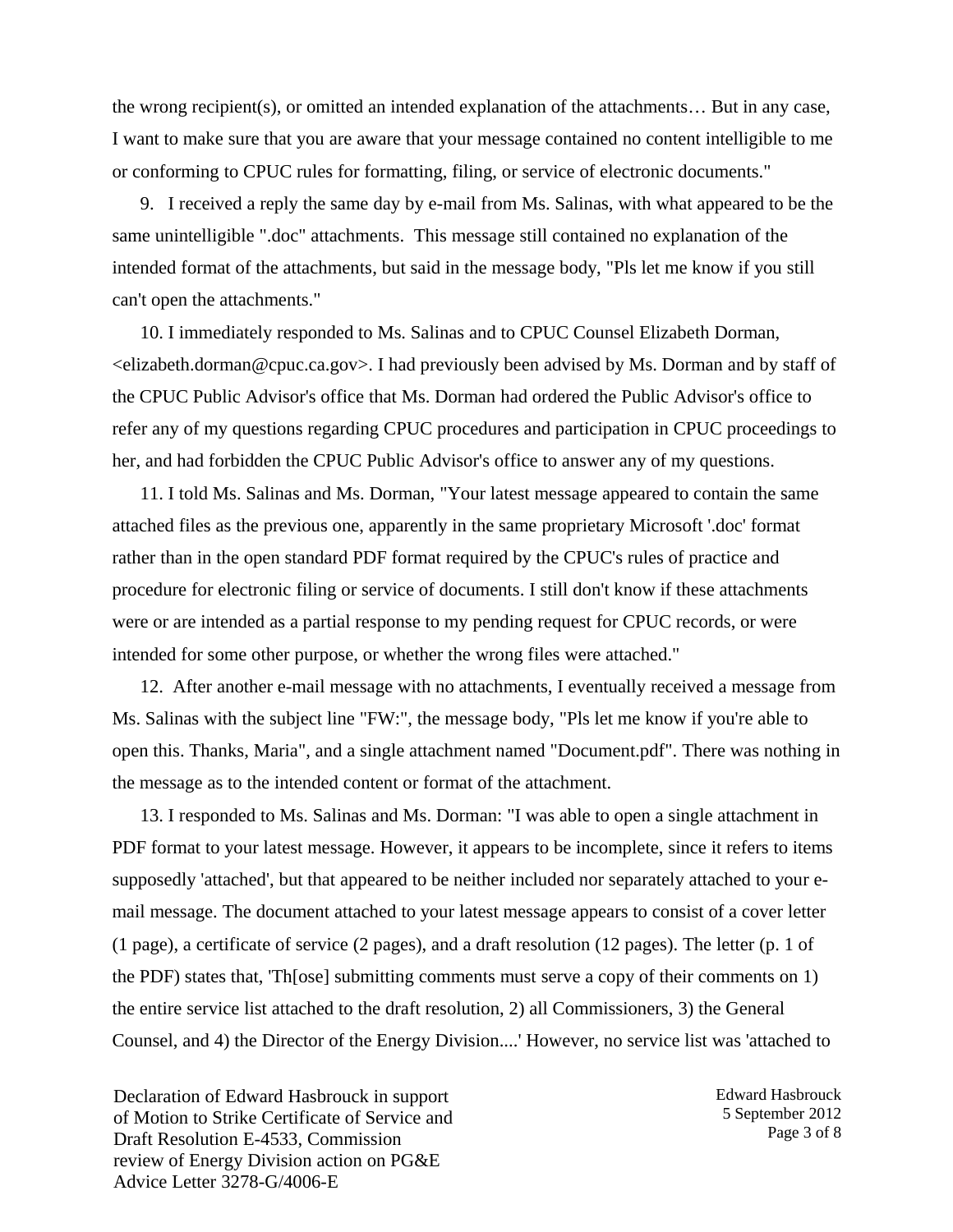the draft resolution' in the copy I received. Was the PDF supposed to include additional pages? Or is there an additional attachment I should have been sent? Please send me 'the entire service list attached to the draft resolution', if such a list was in fact attached to the draft resolution. Please also send me the addresses of each of the Commissioners, as I am unable to find these on the CPUC Web site (and they were not included or attached in the PDF), and the names and addresses of the General Counsel (does this mean the General Counsel of the CPUC? the General Counsel of PG&E?) and of the Director of the Energy Division. The letter is dated August 13, 2012, and includes a 'cc:' line suggesting that a copy was sent to me by e-mail (presumably on that date). But this is both inaccurate and misleading, since it was not sent to me by e-mail in any form legible to me or conforming to the CPUC rules for formatting of electronically filed or served documents until today, March 15, 2012 [should be August 15, 2012]. The certificate of service is unsigned, so I don't know if it has been filed or if so, who signed it, although it was dated two days ago. The certificate of service says that, 'I have by mail this day served a true copy of Draft Resolution E-4533 on all parties in these filings or their attorneys as shown on the attached lists.' But again, I did not receive any 'attached lists'. Since I didn't receive the list of those to whom copies were supposedly mailed, or their addresses, I don't know whether a copy was supposedly mailed to me. It refers to service by mail (presumably meaning the US Postal Service) on March 13th [should be August 15th], but I have as yet received no copy of this document by mail. In short, the document I have received is manifestly incomplete (by internal evidence), contains internal references to apparently missing attachments, and contains what it appears to me may be inaccurate statements about the completeness, date, and perhaps also manner of 'service' of this document and the intended but still missing attachments."

14. Ms. Salinas responded, "Mr. Hasbrouck, I will send you all the docs via regular mail, certified, today." I replied, "Please also include a copy of the notice I assume you are filing in this docket to advise the Commission, interested parties, and members of the public consulting the docket that the earlier letter and certificate of service were incorrect, and the new certificate of service. I trust that you will also be serving these new and/or revised documents on all appropriate persons and entities. I presume that the date of consideration of the proposed

Declaration of Edward Hasbrouck in support of Motion to Strike Certificate of Service and Draft Resolution E-4533, Commission review of Energy Division action on PG&E Advice Letter 3278-G/4006-E

Edward Hasbrouck 5 September 2012 Page 4 of 8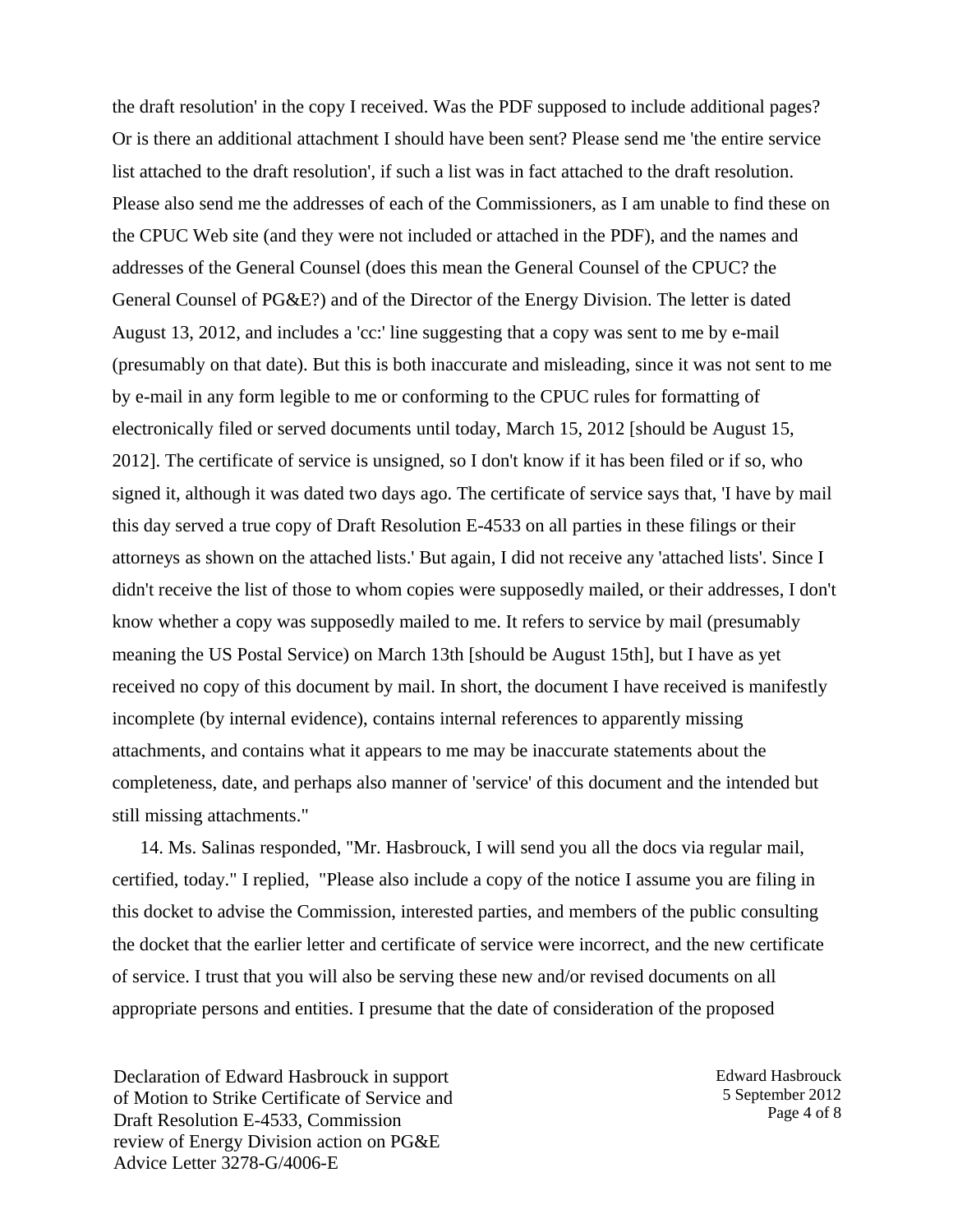resolution by the Commission will also be revised in the corrected letter, since it is now less than 30 days before the Commission's meeting scheduled for September 13th. In addition, I am still waiting for the CPUC public records related to this matter which I requested months ago, and which are necessary to fully prepare my response to the draft resolution."

15. Ms. Salinas replied, "Mr. Hasbrouck, the documents are not being revised. The draft resolution E-4533 and the cover letter that were served via email to interested parties on Aug. 13, 2012 were received without any problem. Like I said, I will send you all the docs with signatures plus the entire service list via regular mail, certified, today. I don't have your mailing address on file. Please provide this information, so I can go ahead and mail these docs today."

16. I replied, "As I have informed you, I received no legible documents, nor any documents in the format required by the CPUC for electronic filing and service, by e-mail from you or anyone at the CPUC on August 13th.... I look forward to receiving them, since what I received today (for the first time) by e-mail is still obviously incomplete.... If you don't have my address on file, how could you have possible have sent me copies of documents on March 13th 'by mail', as stated in the certificate of service? What address for me was on that list? My address, as stated in my request for review, is: Edward Hasbrouck, 1130 Treat Ave., San Francisco, CA 94110".

17. Ms. Salinas responded, late on 15 August 2012, "Mr. Hasbrouck, the docs have been mailed, via overnight. You should receive them by tomorrow."

18. I have received no delivery by U.S. Mail from Ms. Salinas or anyone with the CPUC, and no notice of any attempted delivery by the U.S. Postal Service from Ms. Salinas or anyone with the CPUC, certified or overnight or otherwise, since April 2012.

19. On 17 August 2012 I received an envelope delivered by an employee or contractor of a private delivery service. He did not identify himself, but I presume that he was not Maria Salinas and I believe that he was not working for or on behalf of the U.S. Postal Service. The air bill attached to the envelope showed that it had been tendered by Maria Salinas of the CPUC to "Golden State Overnight" (GSO) on 15 August 2012 – not to the U.S. Postal Service, and not on 13 August 2012, as was claimed in the Certificate of Service which was enclosed. Also enclosed was a printout of a "Service List" which included a footer on each page showing that it had been generated from the CPUC Web site on 15 August 2012, and thus that it could not have been among the documents attached, filed, served, or tendered for service on 13 August 2012.

Declaration of Edward Hasbrouck in support of Motion to Strike Certificate of Service and Draft Resolution E-4533, Commission review of Energy Division action on PG&E Advice Letter 3278-G/4006-E

Edward Hasbrouck 5 September 2012 Page 5 of 8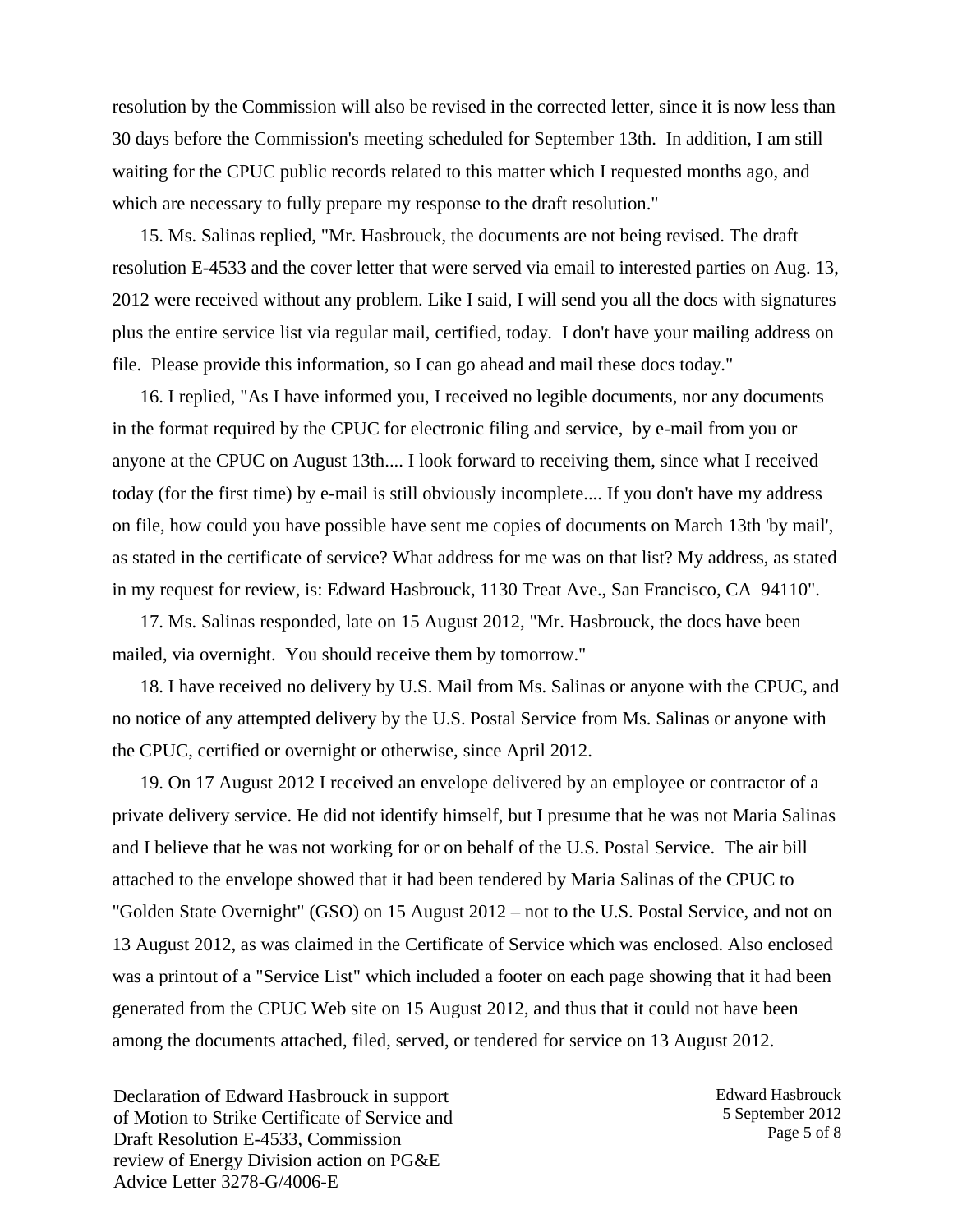20. Although the time limit for a response has long passed, the CPUC has not responded to my request under the California Public Records Act for any CPUC records of what was posted or on the CPUC Web site, and when, in relation to PG&E Advice Letter 3278-G/4006-E. Although I do not know whether responsive records do not exist or cannot be located or the CPUC has violated the Public Records Act in failing to disclose them, I believe that I am entitled to infer from the fact that no such records have been disclosed that no such records exist and can be identified. If this is correct, then neither Ms. Salinas nor any other CPUC staff person has any records which could form the basis for any belief as to whether what was found on a particular page of the CPUC Web site on 15 August was the same as what was on that page on 13 August.

21. On 22 August 2012, I reiterated to Ms. Salinas and Ms. Dorman "the deficiency in 'service' of the CPUC Energy Division's draft resolution E-4533, [and] the false certificate of service of that draft resolution that was signed by Ms. Salinas.... On August 17th, I received from a courier for a private delivery service (not by mail, and not by electronic mail), the following documents: (1) A copy of a letter dated August 13, 2012, signed by Elizaveta Malashenko. This letter included the line, 'Cc: E. H. Hasbrouck, via email: Edward@hasbrouck.org'. But I had not received any such letter, or anything else in PDF format, by email from the CPUC on August 13, 2012. (2) A copy of a certificate of service dated August 13. 2012, and signed by Maria Salinas: 'I certify that I have by mail this day served a true copy of draft Resolution E-4533 on all parties in these filings or their attorneys as shown on the attached lists.' (3) A copy of a draft resolution dated September 13, 2012, and identified as 'Resolution E-4533' and as 'ID #11530'. (4) A printout of a service list of postal addresses, including no e-mail addresses, identified in the footer as having been generated from the CPUC Web site on 8/15/2012. It is unclear to me whether any of the persons and entities listed were actually served by mail at these addresses, rather than not served at all or served at unspecified e-mail addresses. Ms. Salinas' certificate of service (the third of the four components of the package I received, as listed above) is clearly false in the following respects: (1) I was not in fact served on August 13. 2012. (Had I been sent anything by mail on August 13th, I would likely have received it by now.) I was served something, although not what, by whom, or in the manner stated on the certificate, on August 17, 2012. (2) I was not served by mail but by a courier for a private delivery service. (3) I was not

Declaration of Edward Hasbrouck in support of Motion to Strike Certificate of Service and Draft Resolution E-4533, Commission review of Energy Division action on PG&E Advice Letter 3278-G/4006-E

Edward Hasbrouck 5 September 2012 Page 6 of 8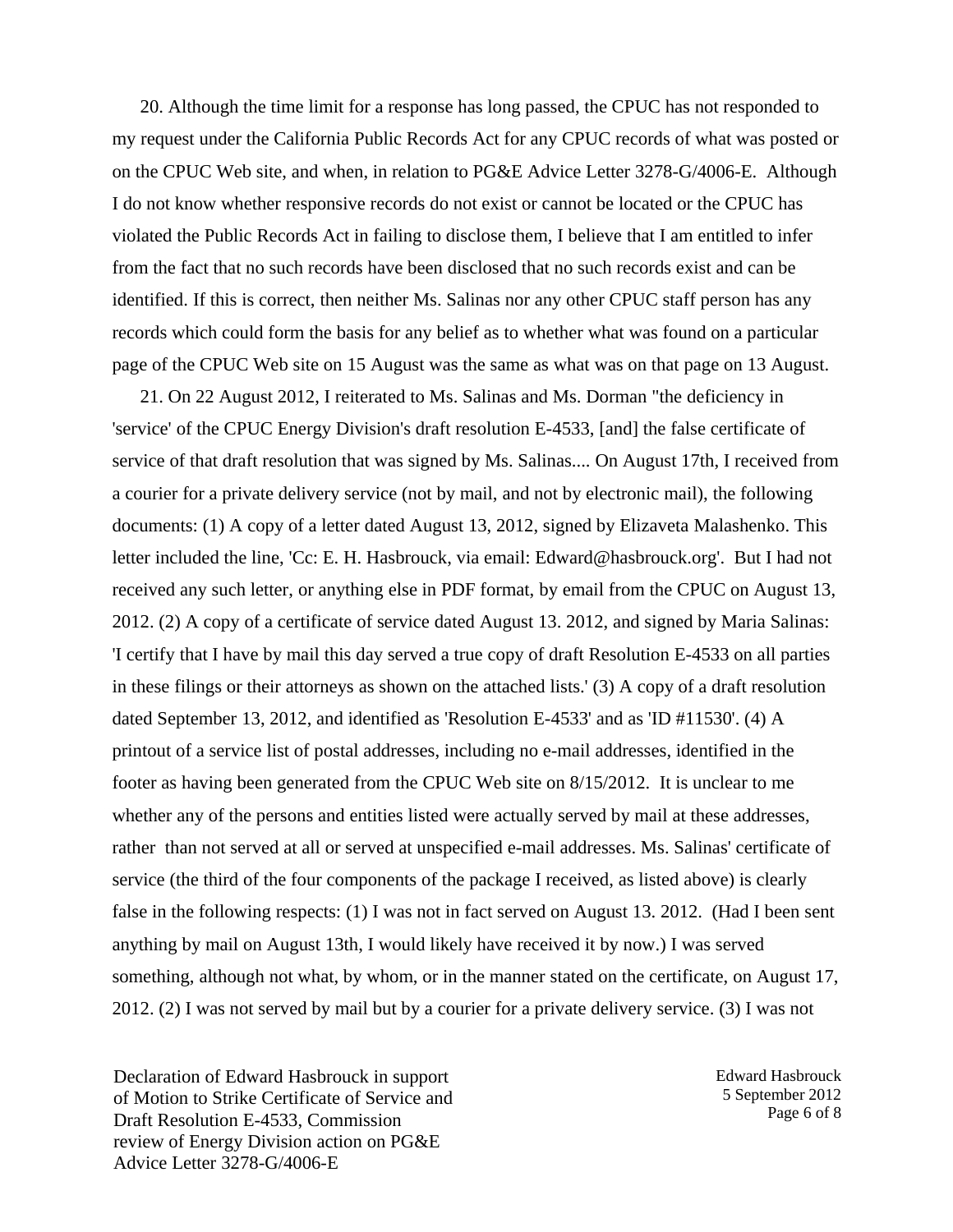served by Ms. Salinas but by a courier. The courier did not identify himself to me by name, but since service was not accomplished by an employee of the US Postal Service (government servants whose reliability in fulfilling delivery of properly addressed material entrusted to them with proper postage is presumed), the courier is the only person who could sign a valid certificate of service. Handing something to a private messenger does not constitute 'service'. The process server himself must sign the certificate of service. (4) The certificate signed on August 13, 2012, refers to 'the attached lists', and the cover letter dated August 13, 2012, refers to 'the entire service list attached to the draft resolution', but the list included in the package delivered to me was apparently, by the internal evidence of the footer date, generated two days later on August 15, 2012. I still do not know what list, if any, was actually attached to the letter and/or the draft resolution on August 13, or used for any attempted service. (I suspect that the postal addresses on this list may not have been used at all, or only in part, and that some of those listed may have been 'served' at those addresses, and may instead have been sent something, in a form invalid for service, at e-mail addresses not listed in that document.) In any case, it is clear that the document I received did not exist and was not and could not have been 'attached' to anything on August 13, 2012. Since I don't know what (if any) list was actually attached to anything on August 13, 2012, it is obviously impossible for me to comply with any instructions to serve any comments or reply on the list that was so attached.... The filing of a false certificate of service, or the failure to correct the record in the CPUC docket when you know that a false certificate of service has been filed, is a serious and potentially criminal offense as well as, for an attorney, professional misconduct and a breach of professional duties as an officer of the court. I urge you to file an appropriate correction with the CPUC, and to advise your client to do so. In the absence of valid service, as attested to by the filing of a true and valid certificate of service, the requirements of Public Utilities Code 311(g) will obviously not have been met, with respect to this draft resolution, by the CPUC meeting on September 13, 2012. Any motion to approve this draft resolution on that date would be improper and out of order, and any vote to approve it on that date would be null and void."

22. In the same e-mail message, which I also copied to the CPUC's public records officer, Frederick Harris, I requested "any CPUC public records of what documents were attached to Draft Resolution E-4533 on August 13, 2012 or what documents related to or including this

Declaration of Edward Hasbrouck in support of Motion to Strike Certificate of Service and Draft Resolution E-4533, Commission review of Energy Division action on PG&E Advice Letter 3278-G/4006-E

Edward Hasbrouck 5 September 2012 Page 7 of 8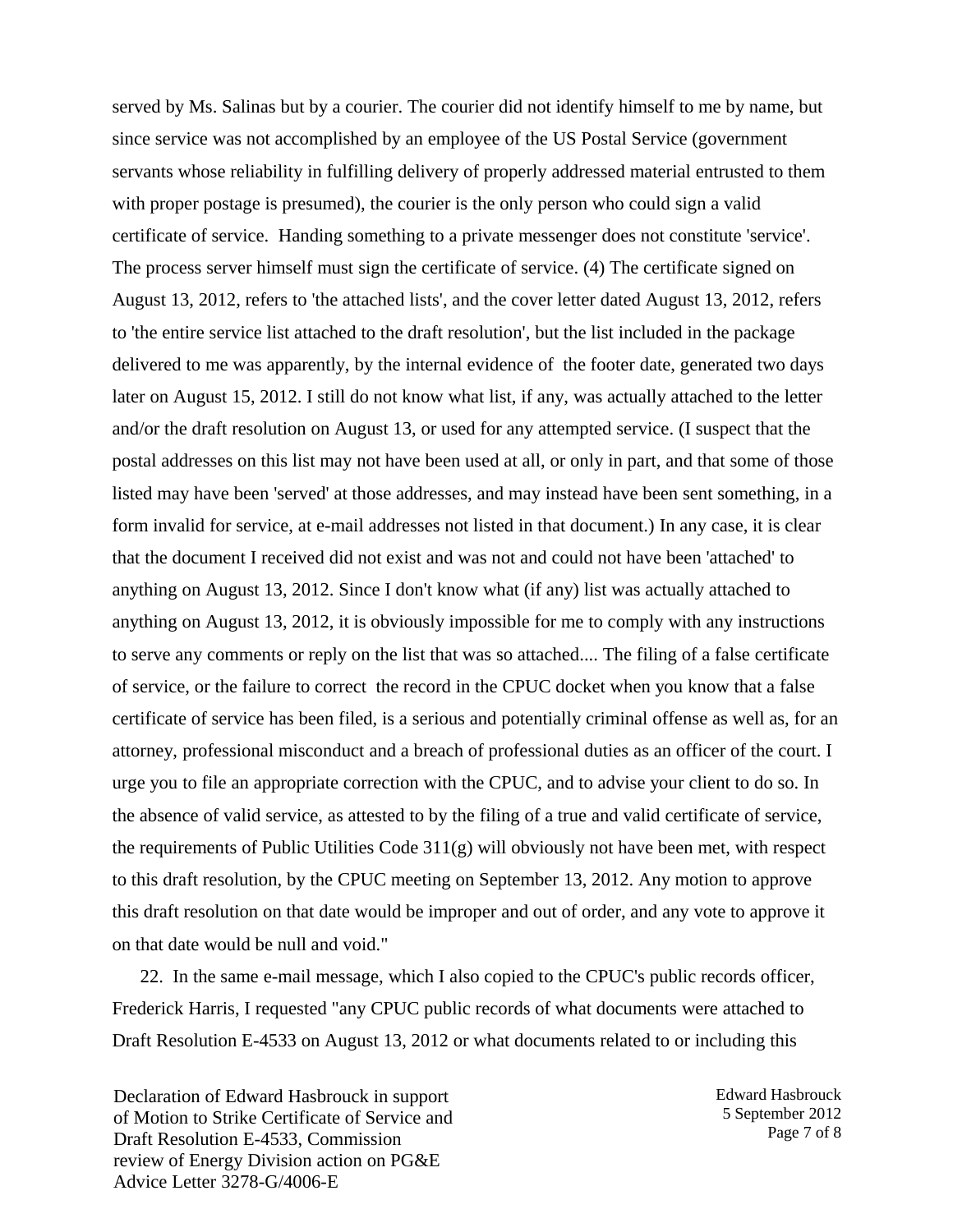Draft Resolution were distributed by any CPUC staff or contractors, by whom, to whom, when, and in what format.... These requested records include any e-mail archives (in full 'raw message source' form including all headers and attachments and full e-mail addresses rather than address or distribution list aliases) and e-mail server logs, and any mailing or postal or courier logs. I request that all electronic records be provided in their original electronic form."

23. Although the 10-day deadline for a response to this request has passed, I have received no response. If Ms. Salinas or the CPUC are in possession of any documentary evidence which might support the claims made in her Certificate of Service, or which might confirm what I believe to be the falsehood of those claims, they have been improperly withheld from disclosure.

24. I have not received any documents by mail by Ms. Salinas on or after 13 August 2012. Despite diligent efforts, I still do not know what (if anything) was filed with the CPUC by Ms. Salinas on or after 13 August 2012, when any such filing was actually made, or who (if anyone) was actually sent a copy of such filing, when they were sent it, or how they were sent it.

25. I have never consented to accept service from, or in any matter related to, the CPUC, in any form other than hand delivery by the person effecting service and signing the return of service, e-mail in PDF format, or delivery by U.S. Mail. In particular, I have never consented to accept service in any such matter by e-mail in any format other than PDF, or by any private delivery service or intermediary (not the U.S. Postal Service) whose employees and contractors are not government agents entitled to a presumption of reliability.

I declare under penalty of perjury that the foregoing is true and correct to the best of my knowledge and belief.

Executed in the City and County of San Francisco, California, 5 September 2012.

Edward Hasbrouck

\_\_\_\_\_\_\_\_\_\_\_\_\_\_\_\_\_\_\_\_\_

Declaration of Edward Hasbrouck in support of Motion to Strike Certificate of Service and Draft Resolution E-4533, Commission review of Energy Division action on PG&E Advice Letter 3278-G/4006-E

Edward Hasbrouck 5 September 2012 Page 8 of 8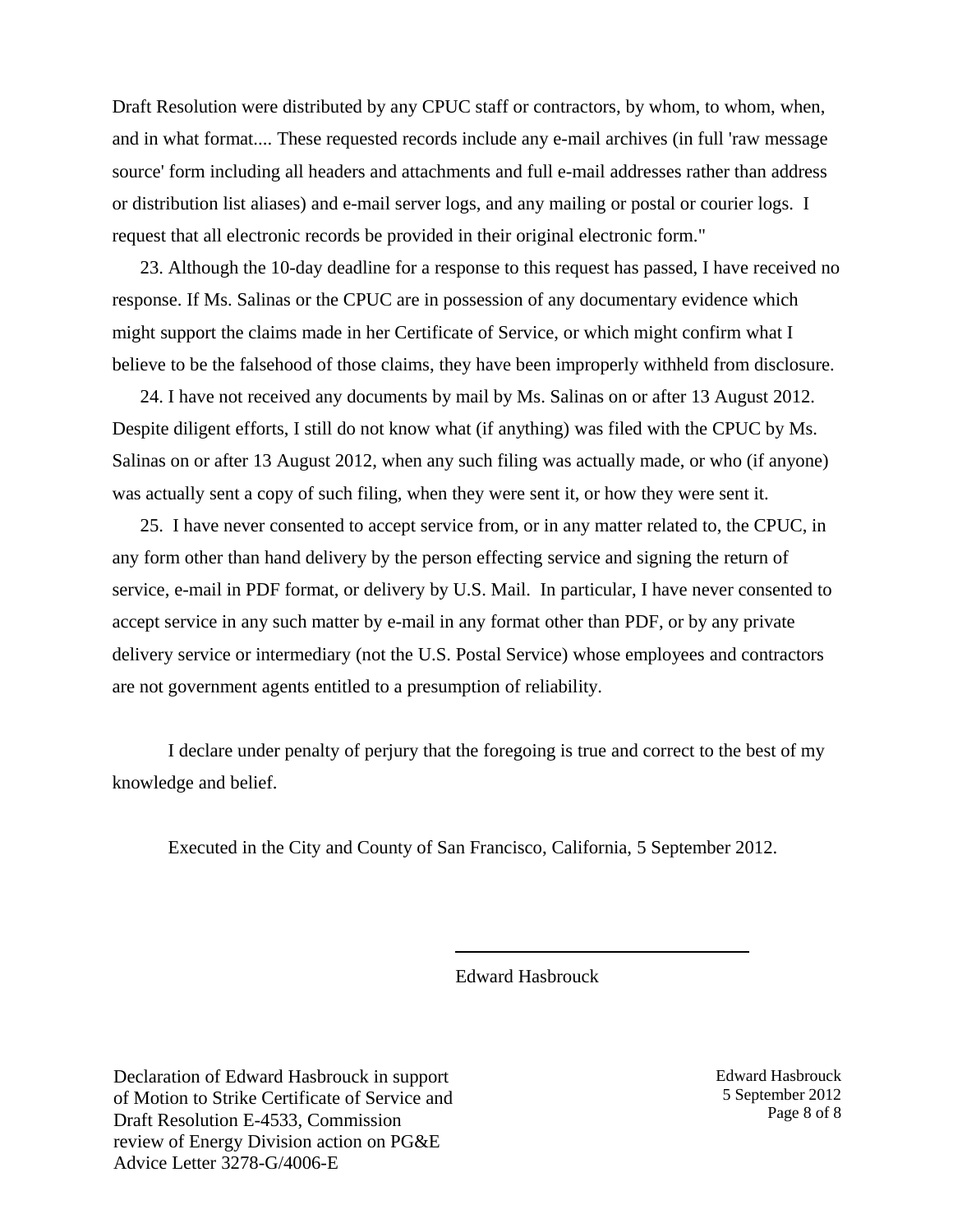**Before the**

#### **PUBLIC UTILITIES COMMISSION OF THE STATE OF CALIFORNIA**

**San Francisco, CA**

) ) ) ) ) ) )

Draft Resolution E-4533, Commission review of Energy Division action on PG&E Advice Letter 3278-G/4006-E

**EDWARD HASBROUCK,**

**Requester of Commission review, protester of PG&E Advice Letter 3278-G/4006- E, and PG&E customer**

### **DRAFT RESOLUTION**

## **RESOLUTION TO STRIKE CERTIFICATE OF SERVICE AND DRAFT RESOLUTION E-4533**

#### **PROPOSED OUTCOME**

This resolution directs that Draft Resolution E-4533 and the purported Certificate of Service of that Draft Resolution be stricken from the CPUC record and the agenda of the Commission's meeting of 13 September 2012, and directs that the CPUC staff members responsible for knowingly filing and/or knowingly allowing the false Certificate of Service to remain in the record, uncorrected, be subjected to appropriate CPUC employee sanctions and reported to appropriate enforcement bodies for investigation of potential legal and ethical violations.

Draft Resolution to Strike Certificate of Service and Draft Resolution E-4533, Commission review of Energy Division action on PG&E Advice Letter 3278-G/4006-E

Edward Hasbrouck 5 September 2012 Page 1 of 7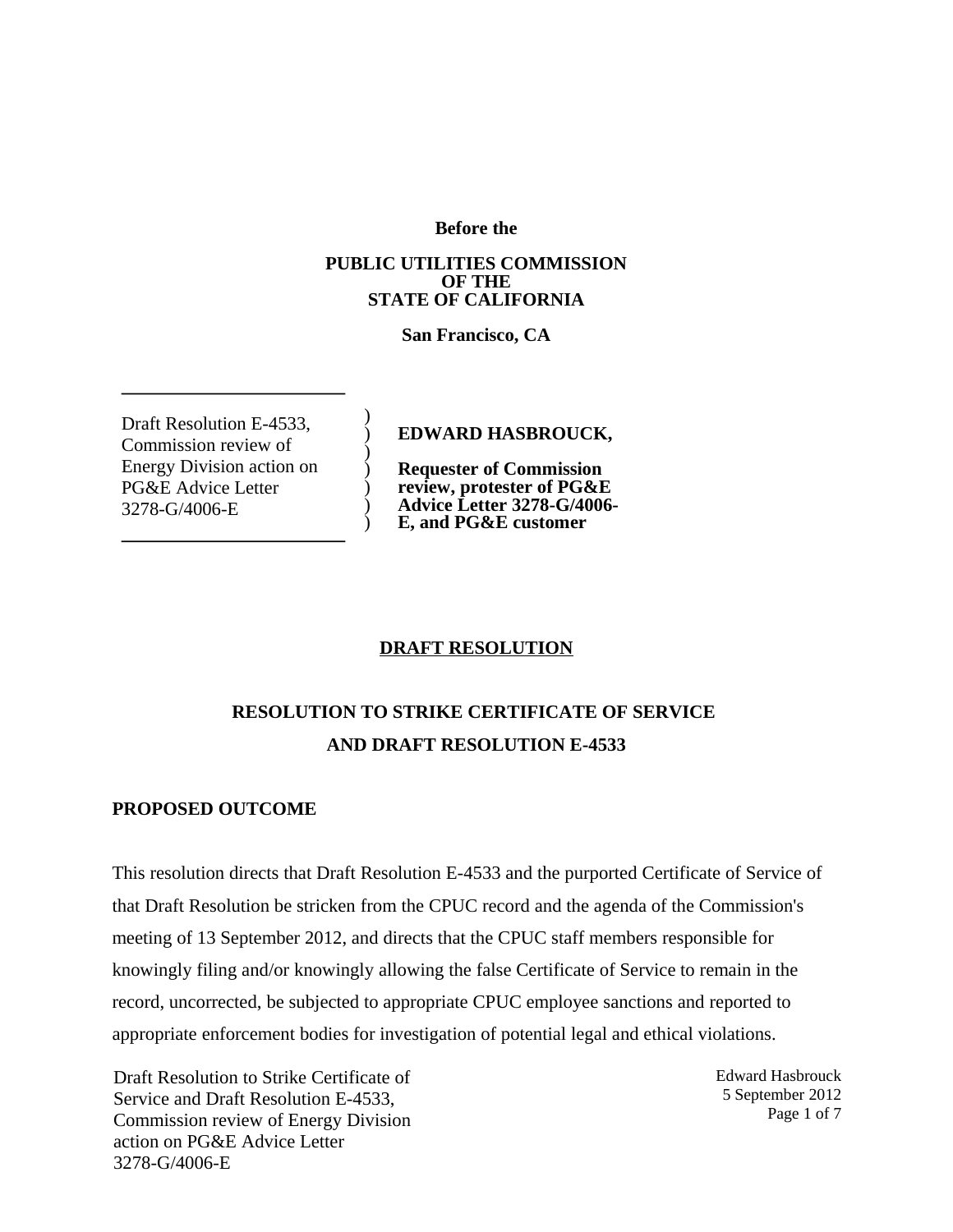#### **SUMMARY**

PG&E customer Edward Hasbrouck protested PG&E Advice Letter 3278-G/4006-E, and twice requested that the Commission review the CPUC Energy Division's actions and inactions with respect to his protest. The Energy Division is required to propose resolutions for Commission to consider with respect to Mr. Hasbrouck's requests for review, and to serve a copy of those proposed resolutions on Mr. Hasbrouck and all parties at least 30 days prior to any Commission vote on the issue. The Energy Division eventually drafted a proposed resolution, but failed to serve it on Mr. Hasbrouck in the manner prescribed by the CPUC's rules of practice and procedure. CPUC staff filed a materially false Certificate of Service, and CPUC staff including the signer of the false Certificate of Service and a CPUC staff attorney failed to withdraw the false certificate or correct the record even after they were repeatedly advised of the details of its falsehood. The Draft Resolution cannot be considered by the Commission without the filing of a valid accompanying Certificate of Service followed by at least 30 days opportunity for public comment and response by Mr. Hasbrouck, PG&E, and other parties. Accordingly, the false Certificate of Service and the Draft Resolution must be stricken from the CPUC record and the Commission agenda. Because of the seriousness of the procedural due process and ethical violations involved in the signing and/or knowing maintenance in the record of a false Certificate of Service, the responsible CPUC staff members should be subjected to appropriate CPUC employee sanctions and reported to appropriate enforcement bodies for investigation of potential legal and ethical violations.

### **FINDINGS OF FACT**

1. Mr. Hasbrouck has requested that the CPUC disclose any records, including e-mail server logs and/or postal records, related to distribution of Draft Resolution E-4533.

2. If any such evidence existed, the CPUC would have been required by the California Public Records Act to disclose all such records in response to Mr. Hasbrouck's request.

Draft Resolution to Strike Certificate of Service and Draft Resolution E-4533, Commission review of Energy Division action on PG&E Advice Letter 3278-G/4006-E

Edward Hasbrouck 5 September 2012 Page 2 of 7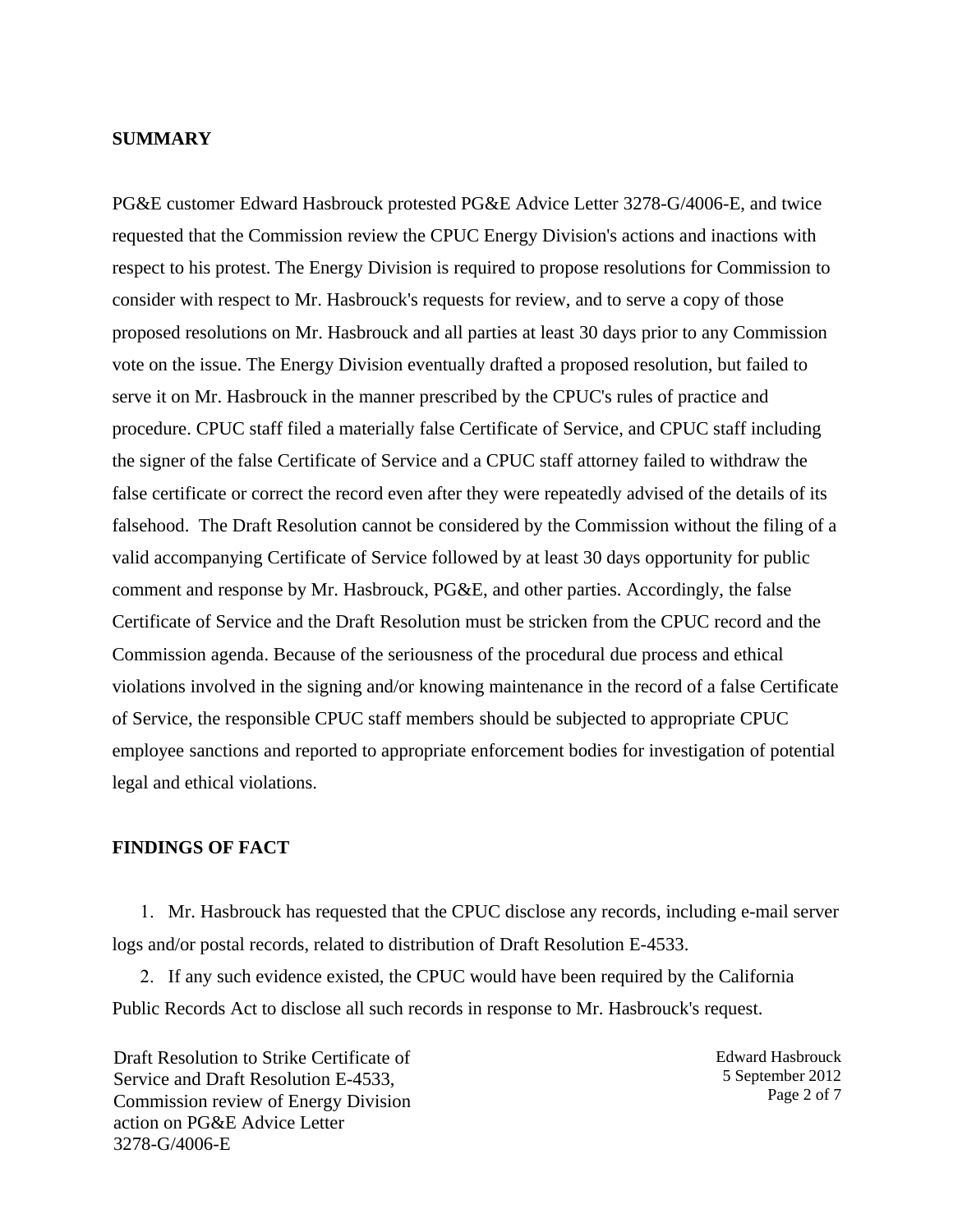3. The CPUC has disclosed no records in response to this request by Mr. Hasbrouck.

4. The Commission therefore concludes that, assuming CPUC staff to have complied with the Public Records Act, the CPUC is not in possession of any evidence supporting the claims made in the Certificate of Service or tending to rebut the claims in Mr. Hasbrouck's declaration. Any such evidence which might exist would be inadmissible in rebuttal to Mr. Hasbrouck's allegations, since it was not disclosed to Mr. Hasbrouck when he requested it.

5. In the absence of any evidence to the contrary, the Commission accepts and adopts as its finding of fact the unrebutted statements of fact contained in Mr. Hasbrouck's declaration.

6. The previous repeated failures of CPUC staff to serve Mr. Hasbrouck or to correct lack of service by PG&E or the CPUC would be sufficient in themselves to cast doubt on the reliability of CPUC staff in effecting service, and to overcome any presumption that might otherwise have existed of proper performance by CPUC staff of their duties with respect to service.

7. Mr. Hasbrouck has presented sufficient facially credible evidence of the falsehood of the claims in the Certificate of Service to overcome any presumption that might otherwise have existed of the veracity and/or validity of the Certificate of Service.

8. The Certificate of Service signed by Maria Salinas of the CPUC staff was and is materially false in multiple substantive respects.

9. No service on Mr. Hasbrouck was effected by Ms. Salinas, contrary to the claim in the Certificate of Service.

10. No service on Mr. Hasbrouck was effected on 13 August 2012, contrary to the claim in the Certificate of Service.

11. No service on Mr. Hasbrouck was effected by U.S. Mail, contrary to the claim in the Certificate of Service.

12. The "service list" delivered to Mr. Hasbrouck by an unknown third party (neither Ms. Salinas nor an employee or contractor of the U.S. Postal Service) on 17 August 2012 was generated from the CPUC Web site on 15 August 2012. This document did not exist and could not have been, and was not, served or attached to the Certificate of Service on 13 August 2012.

13. The "service list" delivered to Mr. Hasbrouck on 17 August 2012 was a list of postal addresses including that of Mr. Hasbrouck. But it appears that these were not the addresses

Draft Resolution to Strike Certificate of Service and Draft Resolution E-4533, Commission review of Energy Division action on PG&E Advice Letter 3278-G/4006-E

Edward Hasbrouck 5 September 2012 Page 3 of 7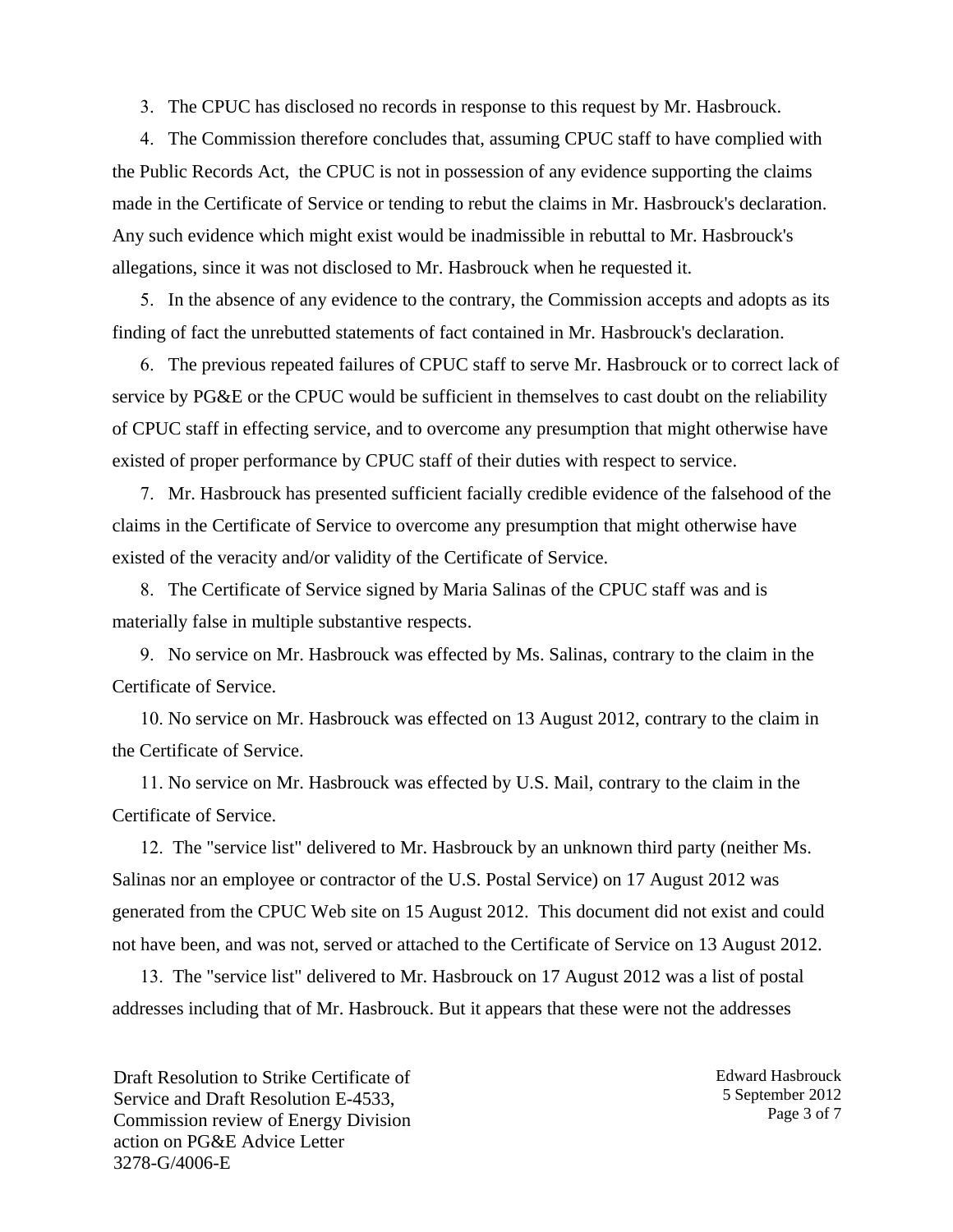actually used for any attempted "service" on 13 August 2012. Some other, unknown, list of email addresses, and not these postal addresses (or only some unknown subset of them, not including Mr. Hasbrouck's postal address), was used by Ms. Salinas on 13 August 2012.

14. The only attempt made by Ms. Salinas to send anything to Mr. Hasbrouck on 13 August 2012 was an e-mail message which, if it was intended to constitute service, did not conform to

the requirements of CPUC rules of practice and procedure 1.9, 1.10, and 1.13(b)(1)(i). 15. Ms. Salinas' e-mail message to Mr. Hasbrouck on 13 August 2012 contained no attachment in PDF format (as required by rule 1.13(b)(1)(i)) and no message text identifying the format of the attachment (as required by rule 1.103(c)), and did not include a complete copy of the filing including all attachments (as required by rule 1.9(a) and 1.9(b)).

16. Mr. Hasbrouck notified Ms. Salinas on 15 August 2012 that he was unable to open the attachments to her e-mail message of 13 August 2012. Ms. Salinas was then required by CPUC rule 1.10(d) to re-serve any documents that she had intended to serve by that e-mail message.

17. Ms. Salinas never properly re-served any documents. Instead, she sent another e-mail message which still failed to contain any indication of the attachment format and which contained a manifestly incomplete document lacking the service list referred to internally as being "attached". Despite explicitly telling Mr. Hasbrouck that she would send a complete copy by mail (as she had already claimed to have done in her signed Certificate of Service), she did not do so. She subsequently sent a paper copy including a different "service list" of postal addresses, including Mr. Hasbrouck's address to which nothing had been sent by mail. This paper copy was delivered on 17 August 2012 by a private third party who did not sign a Certificate of Service.

18. Ms. Salinas and CPUC Senior Counsel Elizabeth Dorman were advised by Mr. Hasbrouck of the lack of proper service and the inaccuracy of the Certificate of Service, but neither of them did anything to withdraw the false certificate of service, correct the record, or inform the Commission of the false statements in the record.

19. The failure by Ms. Salinas and Ms. Dorman to withdraw the Certificate of Service, correct the record, or inform the Commission was knowing and deliberate, and evinces a specific fraudulent intent to deceive the Commission, parties to proceedings, and the public.

Draft Resolution to Strike Certificate of Service and Draft Resolution E-4533, Commission review of Energy Division action on PG&E Advice Letter 3278-G/4006-E

Edward Hasbrouck 5 September 2012 Page 4 of 7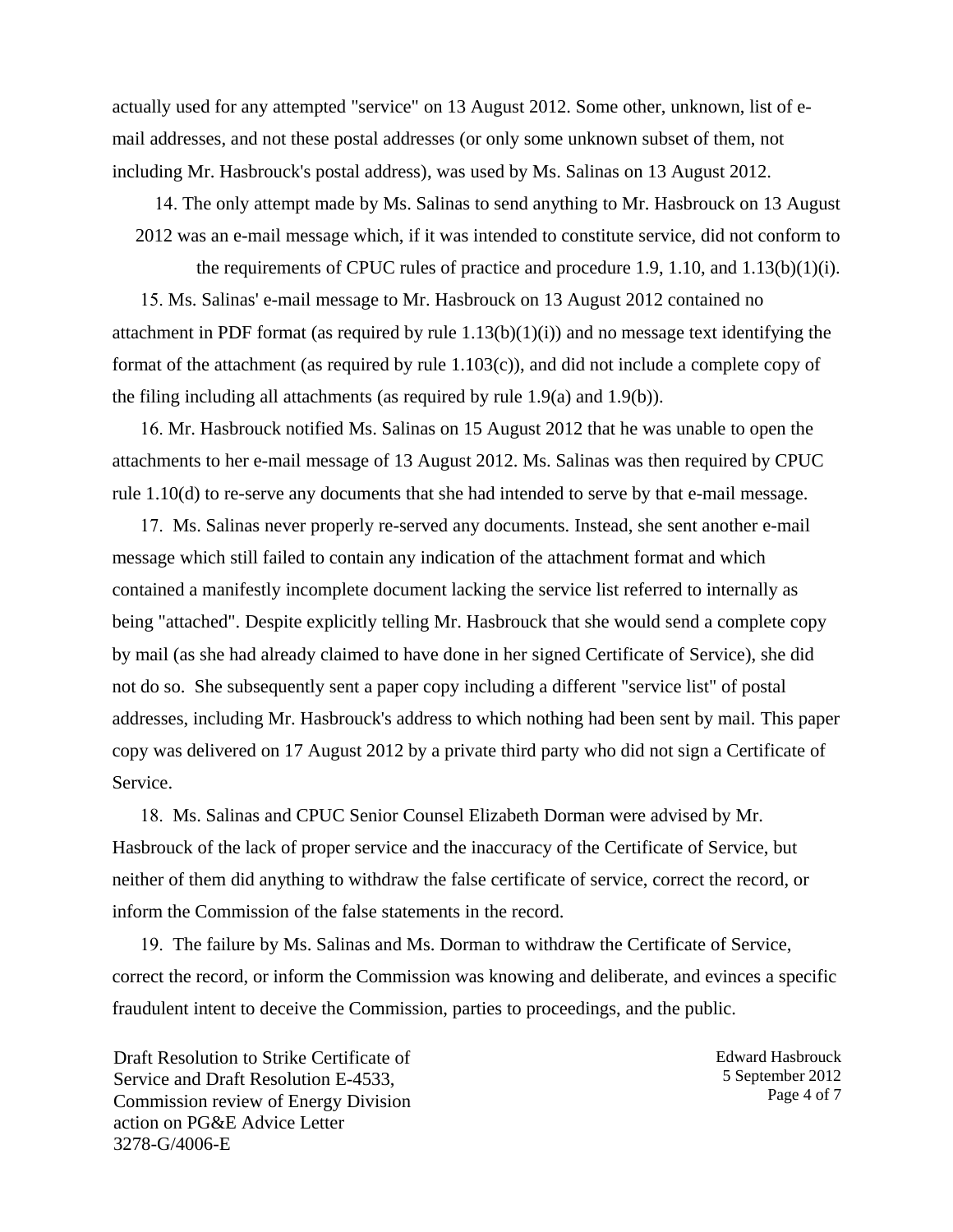20. Mr. Hasbrouck has not yet been properly served. As of 13 September 2012, he will not have had 30 days notice and opportunity for review and comment on Draft Resolution E-4533.

#### **CONCLUSIONS OF LAW**

1. All documents filed with the Commission must be properly served (CPUC rules of practice and procedure, Rule 1.9(b)) and have attached a valid Certificate of Service (Rule  $1.9(e)$ ).

2. All valid service of CPUC documents by e-mail must be as attachments in PDF/A format (Rule 1.13(b)(1)(i) and must include in the body of the e-mail message the format of the attached file and the identity and contact information of the sender (Rule  $1.10(c)$ ).

3. Valid service must be by e-mail, by U.S. Mail, or by personal delivery (Rule 1.9(c)).

4. In the case of personal delivery, a valid Certificate of Service may be signed only by the person personally effecting service. Tendering a document to a third party for service, other than depositing a document in the U.S. Mail, does not constitute personal service (Rule 1.9(c)).

5. Whenever the person attempting service by e-mail receives notification that the intended recipient is unable to open an attached document, they are required to re-serve the document within one business day. Re-service by e-mail is permitted only if the intended recipient consents, or if the serving person determines that the cause of the failure of e-mail service has been rectified. Otherwise, re-service must be by U.S. Mail or personal delivery (Rule 1.10(d)).

6. Any proposed Commission decision, including a resolution on an Advice Letter, must be properly served on all parties and subject to at least 30 days opportunity for public review and comment before any Commission vote (California Public Utilities Code, Section 311(g)(1)).

7. Lack of proper service deprives parties and the public of due process and of the opportunity to exercise their rights of participation in CPUC decision-making.

8. Filing of false statements by CPUC staff in official dockets, or countenancing such filing, is extremely serious misconduct which tends to cast doubt in the public mind on the integrity of CPUC proceedings and the ability to rely on the accuracy of official CPUC records.

Draft Resolution to Strike Certificate of Service and Draft Resolution E-4533, Commission review of Energy Division action on PG&E Advice Letter 3278-G/4006-E

Edward Hasbrouck 5 September 2012 Page 5 of 7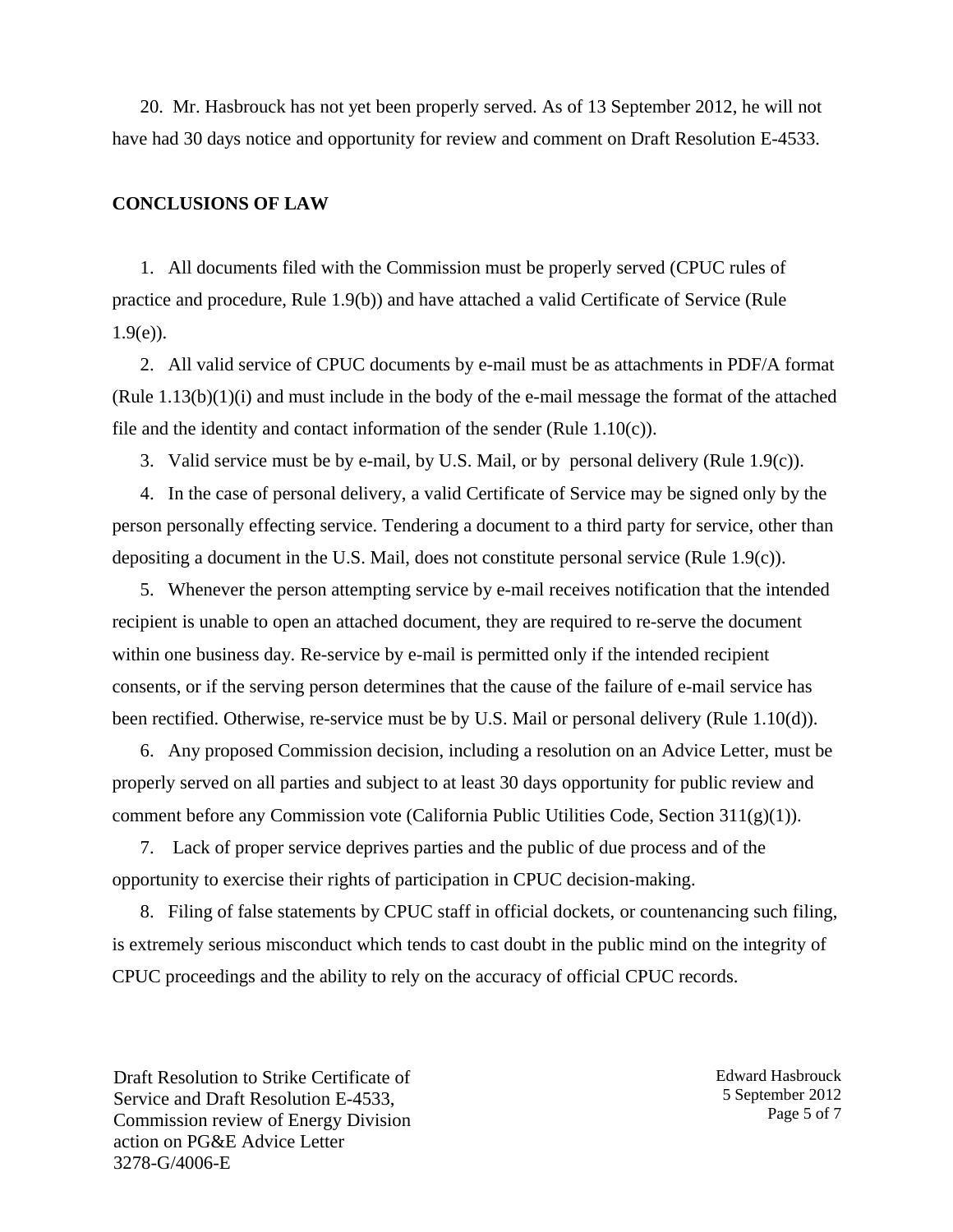9. The CPUC's own staff should be those most familiar with the CPUC's rules of practice and procedure, and should be held to the highest standards of compliance with those rules.

10. All attorneys have a professional and ethical duty not knowingly to countenance fraud, especially fraud on the Courts or administrative decision-making bodies such as the CPUC.

11. CPUC staff attorneys have a duty not to allow their clients (the CPUC and its staff) to engage in fraud, and to ensure that the public record is corrected and/or the Commission is informed if they are aware inaccuracies in the record or false submissions by CPUC staff.

#### **ORDER**

1. The purported Certificate of Service of Draft Resolution E-4533 signed by Maria Salinas and dated 13 August 2012, is hereby stricken from the record of CPUC consideration of matters related to PG&E Advice Letter 3278-G/4006-E as being materially false in multiple particulars.

2. Draft Resolution E-4533 is hereby stricken from the record of CPUC consideration of matters related to PG&E Advice Letter 3278-G/4006-E as not having been properly served in accordance with CPUC rules and not being accompanied by a valid Certificate of Service.

3. Draft Resolution E-4533 is hereby stricken from the agenda for the Commission meeting scheduled for 13 September 2012 (CPUC Public Agenda 3300) as not having been served in accordance with California Public Utilities Code, Section 311 (g)(1).

4. CPUC staff members Maria Salinas and Elizabeth Dorman are hereby censured by the Commission for gross and deliberate malfeasance in carrying out their official duties as CPUC employees, and for knowingly and deliberately attempting to perpetrate a fraud on the Commission, parties to matters before the Commission, and the public. The CPUC Executive Director and appropriate supervisors are directed to place this resolution of censure in the permanent personnel files of Ms. Salinas and Ms. Dorman, and to consider it in assessing their compensation, the duties to which they should be assigned, and their fitness to remain employed by the CPUC. This resolution of censure is not intended to preclude or substitute for any other available sanctions, pursuant to applicable laws, regulations, and employment contracts.

Draft Resolution to Strike Certificate of Service and Draft Resolution E-4533, Commission review of Energy Division action on PG&E Advice Letter 3278-G/4006-E

Edward Hasbrouck 5 September 2012 Page 6 of 7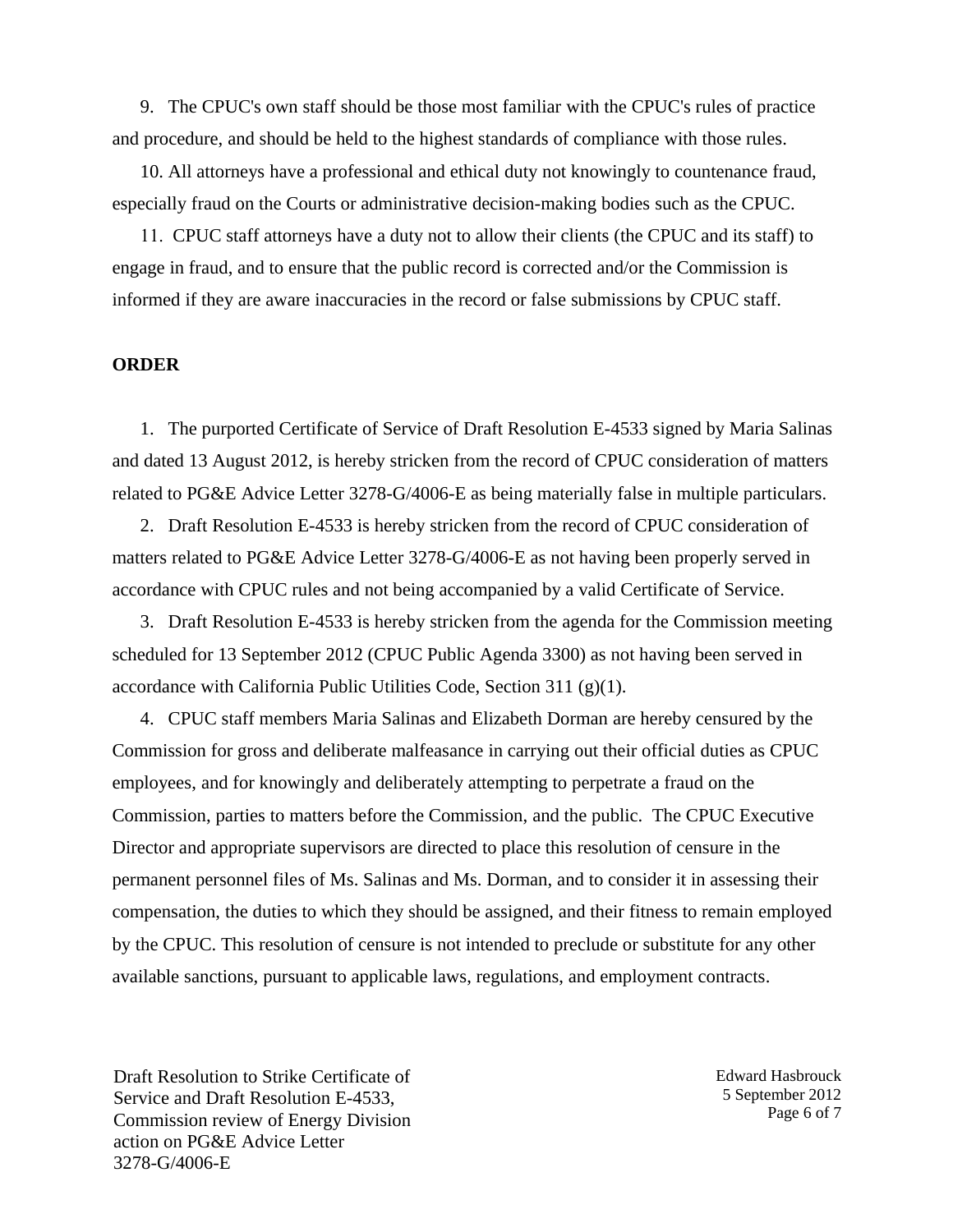5. The CPUC Executive Director is hereby ordered to report the signing by Ms. Salinas of the false Certificate of Service, and the knowing and deliberate failure of Ms. Salinas and Ms. Dorman to correct the CPUC record or inform the Commission, to appropriate law enforcement authorities for investigation and prosecution of any violations of law which it may have entailed.

6. The CPUC Executive Director is hereby ordered to report the knowing and deliberate failure of Ms. Dorman to correct the CPUC record or inform the Commission to the California Bar Association for investigation and prosecution of any violations of her professional and ethical duties as a member of the bar, officer of the Courts, and counsel to the CPUC.

Respectfully submitted,

\_\_\_\_\_\_\_\_\_\_\_\_\_\_\_\_\_\_\_\_\_

Edward Hasbrouck

Draft Resolution to Strike Certificate of Service and Draft Resolution E-4533, Commission review of Energy Division action on PG&E Advice Letter 3278-G/4006-E

Edward Hasbrouck 5 September 2012 Page 7 of 7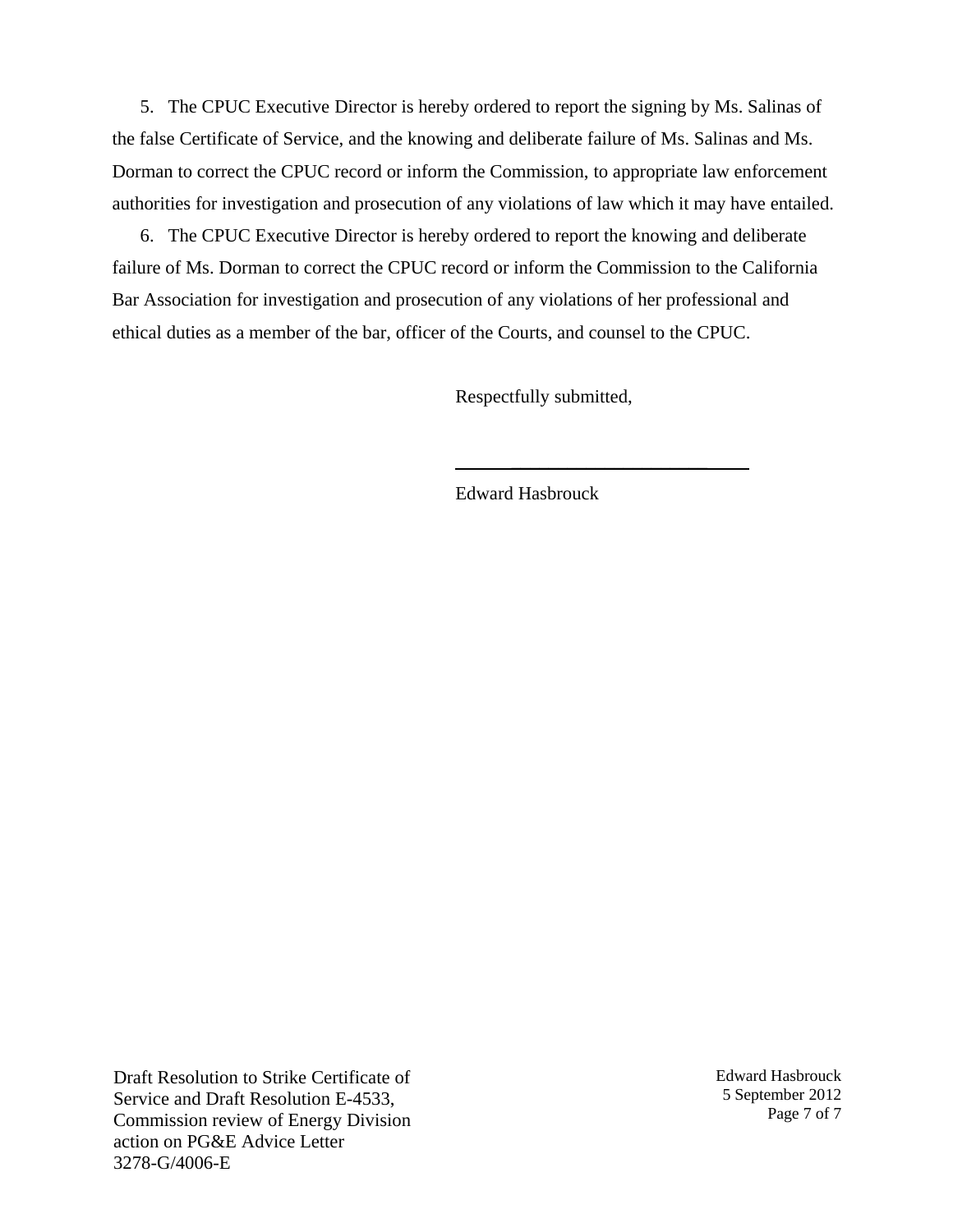#### **CERTIFICATE OF SERVICE**

I, Edward Hasbrouck, certify that I am serving my "Motion to Strike Certificate of Service and Draft Resolution E-4533", including the attached Declaration of Edward Hasbrouck, Draft Resolution, and this Certificate of Service, today by sending a copy by e-mail in PDF/A format or depositing a copy in the U.S. Mail, postage paid, to each of the e-mail and postal addresses, respectively, listed below and on the following pages. These addresses include all those e-mail addresses on CPUC Service List A1103014, as retrieved by me on 4 September 2012 from <http://docs.cpuc.ca.gov/published/service\_lists/A1103014\_79792.csv>, and postal addresses from that list for all those listed persons or entities for which no e-mail address was listed, as well as each of the CPUC Commissioners, the CPUC Energy Division Tariff Unit, the Director of the CPUC Energy Division, and the General Counsel of the CPUC, all in care of the address of CPUC headquarters, and the General Counsel of PG&E in care of PG&E's headquarters address as retrieved by me today from the PGE.com Web site.

#### **Service by e-mail:**

info@eon3.net Martinot4@gmail.com SDPatrick@SempraUtilities.com contact@thepeoplesinitiative.org Sharon.yang@sce.com ATrial@SempraUtilities.com kmalcolm@ucan.org info.scwssm@gmail.com melissalevine@cox.net marinameadows@comcast.net

Certificate of Service: Motion to Strike Certificate of Service and Draft Resolution E-4533, Commission review of Energy Division action on PG&E Advice Letter 3278-G/4006-E

Edward Hasbrouck 5 September 2012 Page 1 of 6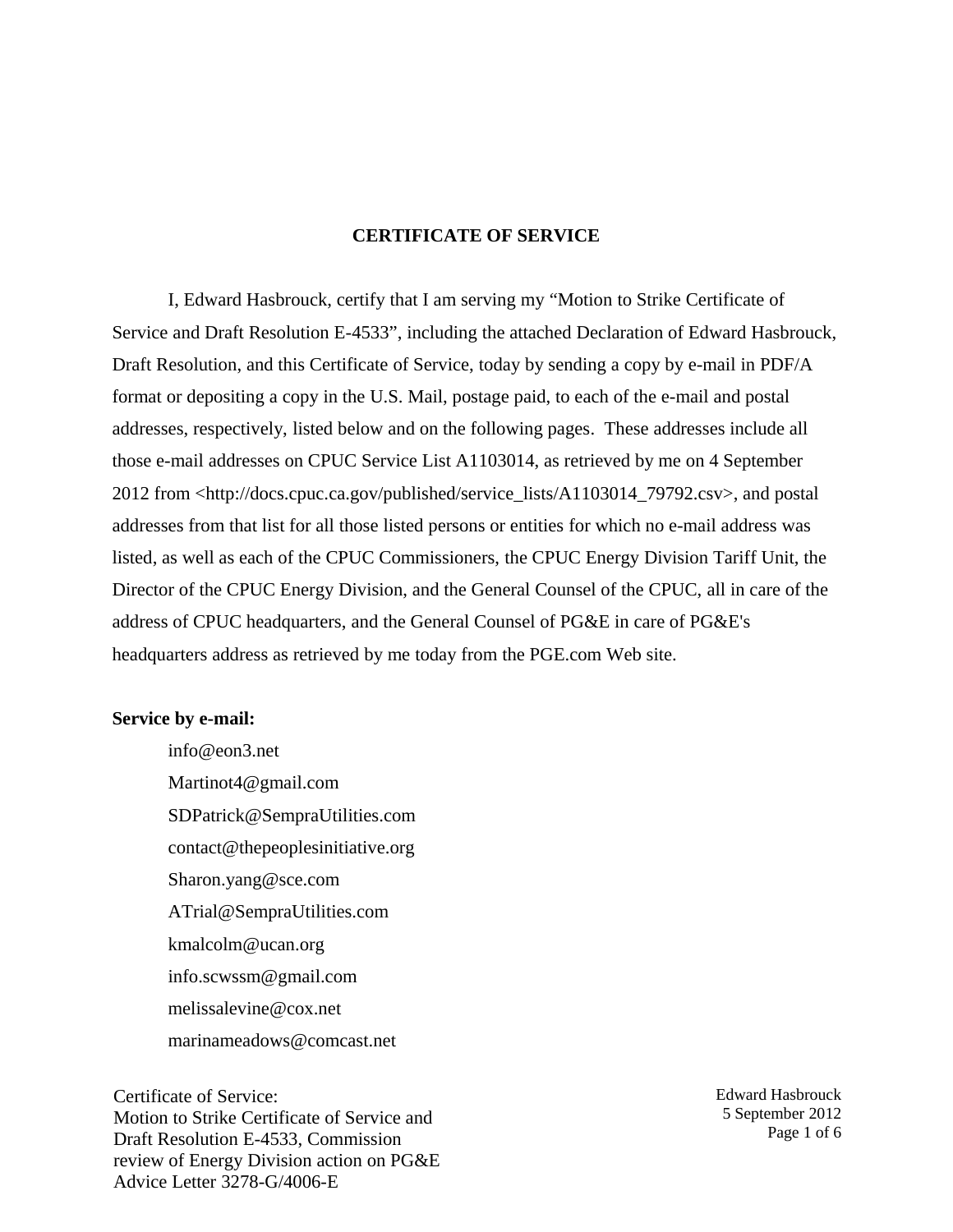srt@cpuc.ca.gov

mail@jeromyjohnson.com

marcel@turn.org

CJW5@pge.com

whb@a-klaw.com

Edward@Hasbrouck.org

service@cforat.org

jim@tobinlaw.us

abinik@comcast.net

dbrentals@aol.com

jweil@aglet.org

DavidLWilner@aol.com

susan.upchurch@sonoma-county.org

lloydg@co.lake.ca.us

martinhomec@gmail.com

emfsafe@sonic.net

andrew.weisel@macquarie.com

brbarkovich@earthlink.net

BWT4@pge.com

cjn3@pge.com

GHealy@SempraUtilities.com

klatt@energyattorney.com

KAF4@pge.com

kxhy@pge.com

LLeiterman@roadrunner.com

shp1@pge.com

mrw@mrwassoc.com

winifredhasmail@yahoo.com

case.admin@sce.com

Certificate of Service: Motion to Strike Certificate of Service and Draft Resolution E-4533, Commission review of Energy Division action on PG&E Advice Letter 3278-G/4006-E

Edward Hasbrouck 5 September 2012 Page 2 of 6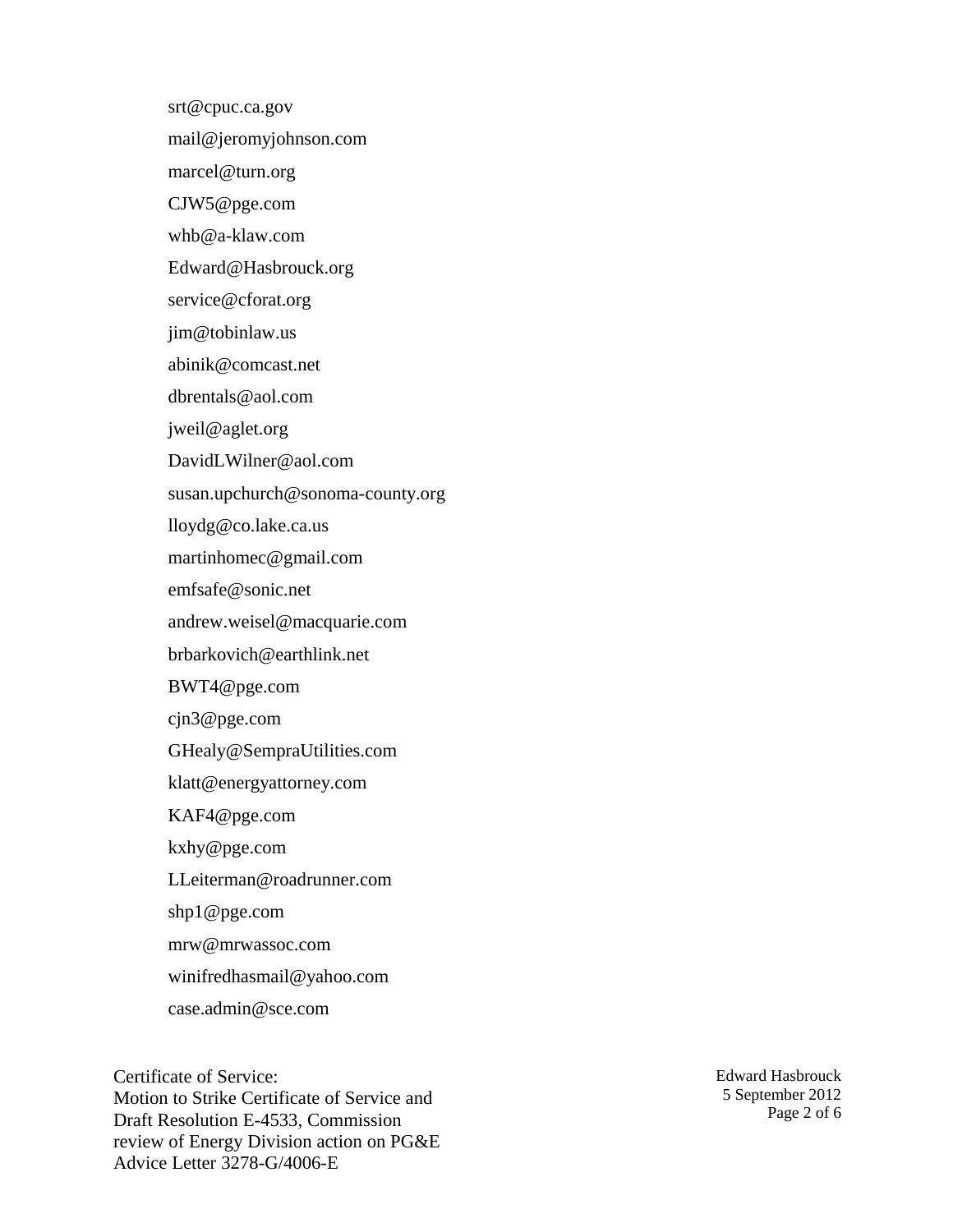janet.combs@sce.com director@electrosmogprevention.org csnyder@semprautilities.com art@ucan.org grappap@gmail.com RGiles@semprautilities.com CentralFiles@SempraUtilities.com PatiTo12@att.net vanessav@ci.salinas.ca.us michael.hetherington@usa.net william.sanders@sfgov.org jcdt@pge.com filings@a-klaw.com m2ld@pge.com nes@a-klaw.com cem@newsdata.com lisa\_weinzimer@platts.com CJGF@pge.com RegRelCpucCases@pge.com service@spurr.org Jim.Schutz@CityOfSanRafael.org august@tobinlaw.us joe@tobinlaw.us healthhab@igc.org susan.upchurch@sonoma-county.org caleagle@sbcglobal.net davehubert@gmail.com jeff@jbsenergy.com cmkehrein@ems-ca.com rvn@a-klaw.com

Certificate of Service: Motion to Strike Certificate of Service and Draft Resolution E-4533, Commission review of Energy Division action on PG&E Advice Letter 3278-G/4006-E

Edward Hasbrouck 5 September 2012 Page 3 of 6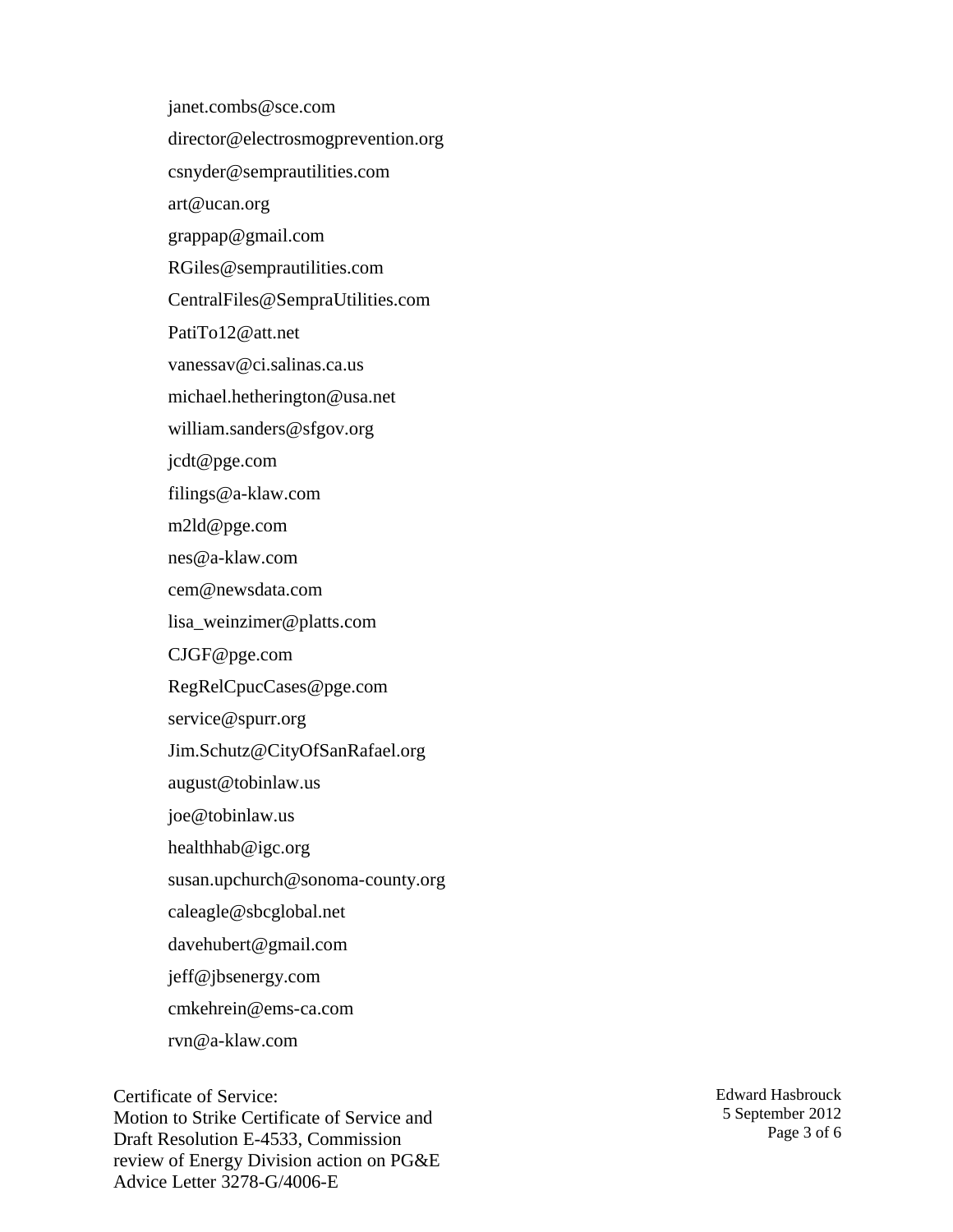elizabeth.dorman@cpuc.ca.gov

ag2@cpuc.ca.gov

ayk@cpuc.ca.gov

ako@cpuc.ca.gov

cyc@cpuc.ca.gov

crs@cpuc.ca.gov

crv@cpuc.ca.gov

eim@cpuc.ca.gov

zaf@cpuc.ca.gov

skv@cpuc.ca.gov

rm3@cpuc.ca.gov

tcr@cpuc.ca.gov

zz1@cpuc.ca.gov

EDtariffunit@cpuc.ca.gov

JE5@cpuc.ca.gov

efr@cpuc.ca.gov

maria.salinas@cpuc.ca.gov

public.advisor@cpuc.ca.gov

marylou.tousey@cpuc.ca.gov

karen.miller@cpuc.ca.gov

## **Service by U.S. Mail:**

ED Tariff Unit (original and two additional copies) Energy Division California Public Utilities Commission (CPUC) 505 Van Ness Ave. San Francisco, CA 94102

Certificate of Service: Motion to Strike Certificate of Service and Draft Resolution E-4533, Commission review of Energy Division action on PG&E Advice Letter 3278-G/4006-E

Edward Hasbrouck 5 September 2012 Page 4 of 6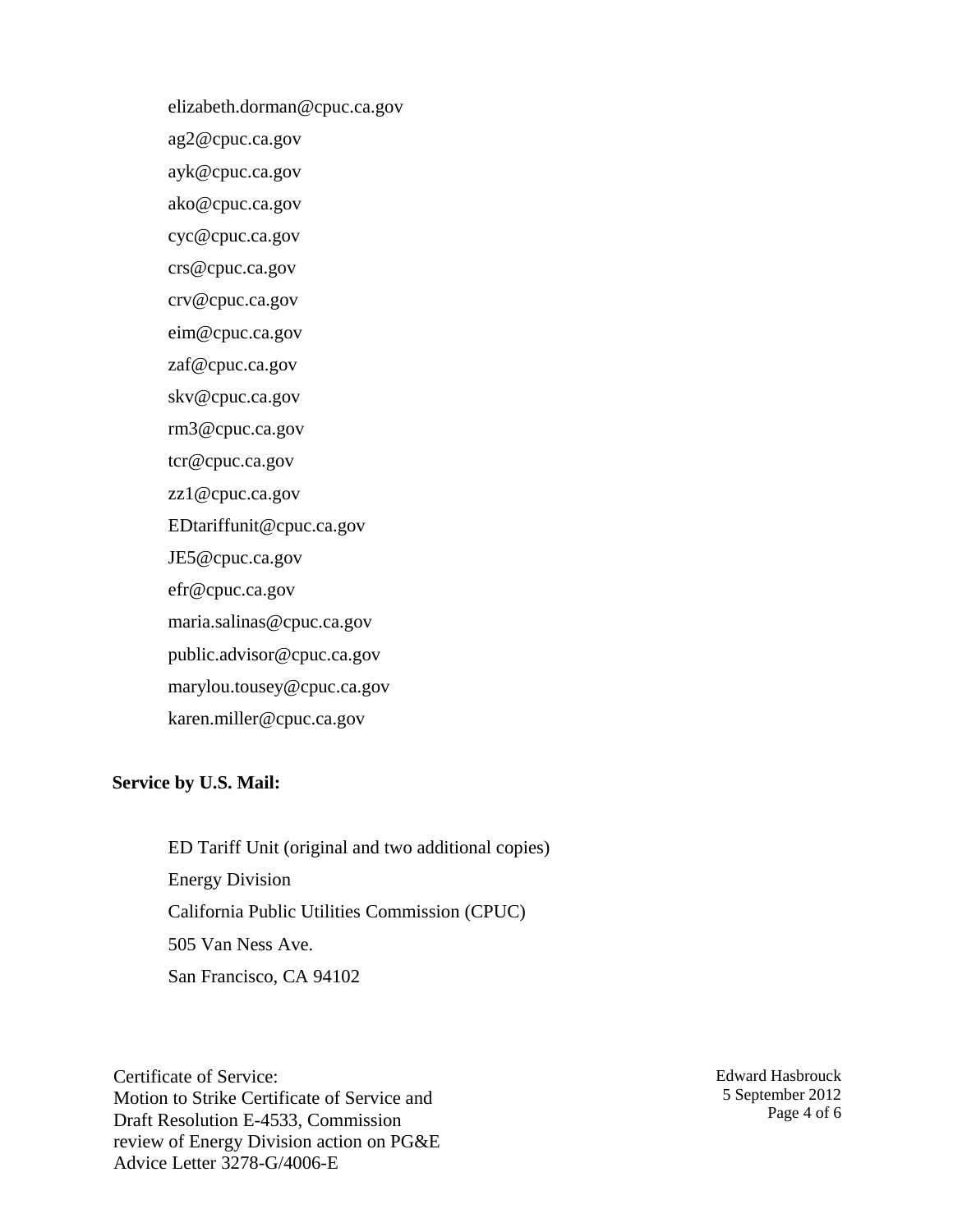Commission President Michael R. Peevey California Public Utilities Commission (CPUC) 505 Van Ness Ave. San Francisco, CA 94102

Commissioner Timothy Alan Simon California Public Utilities Commission (CPUC) 505 Van Ness Ave. San Francisco, CA 94102

Commissioner Michel Peter Florio California Public Utilities Commission (CPUC) 505 Van Ness Ave. San Francisco, CA 94102

Commissioner Catherine J. K. Sandoval California Public Utilities Commission (CPUC) 505 Van Ness Ave. San Francisco, CA 94102

Commissioner Mark J. Ferron California Public Utilities Commission (CPUC) 505 Van Ness Ave. San Francisco, CA 94102

Edward Randolph, Director CPUC Energy Division 505 Van Ness Ave. San Francisco, CA 94102

Certificate of Service: Motion to Strike Certificate of Service and Draft Resolution E-4533, Commission review of Energy Division action on PG&E Advice Letter 3278-G/4006-E

Edward Hasbrouck 5 September 2012 Page 5 of 6